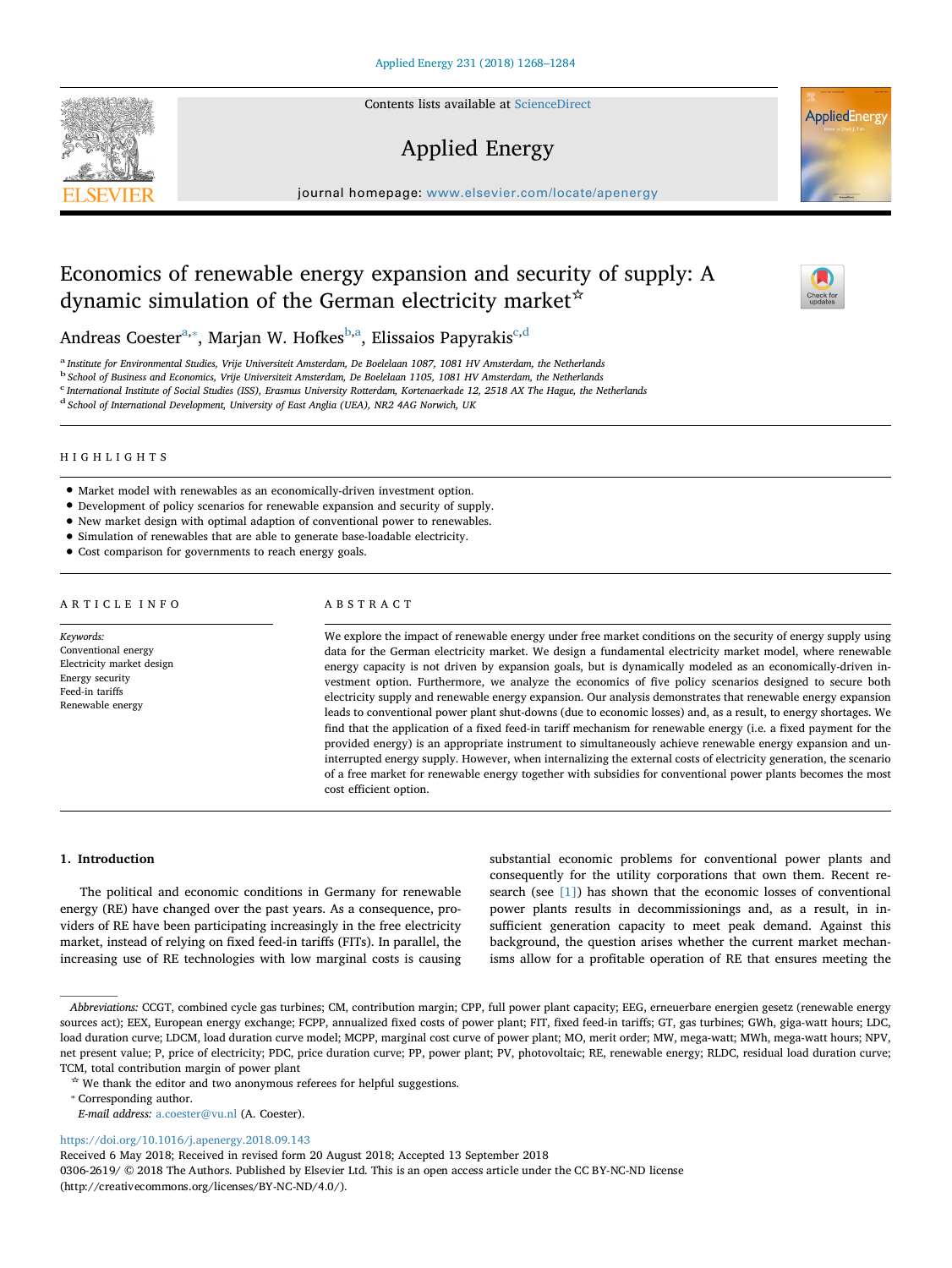German Federal Government's expansion goals of a RE share in total electricity generation between 40% and 45% in 2025 and between 55% and 60% in 2035 [\[2\].](#page-15-1) Furthermore, it is crucial to raise awareness of potential energy disruptions and the associated costs of countermeasures. Uyanik [\[3\]](#page-15-2) has shown that the number of redispatch actions required to ensure grid stability has increased significantly, making it more challenging and costly to maintain the security of energy supply.

Our analysis explores the impacts of RE (on and offshore wind, solar, water, bioenergy and geothermal) under free market conditions on the level of security of supply. By applying a fundamental electricity market model, RE capacity is not driven by expansion goals, but is dynamically modeled as an economically-driven investment option. Furthermore, we analyze the economics of five policy scenarios, designed to secure both electricity supply and RE expansion. The policy scenarios differ in terms of the underlying market designs, subsidies for conventional and RE power plants and the assumptions concerning supplementation investments in case of undercapacity. For each policy scenario, we measure the development of power plant capacity (especially with regard to RE expansion), total  $CO<sub>2</sub>$  emissions and the (direct and external) costs that are necessary to maintain security of supply.

To our knowledge, this is the first paper that applies a novel electricity market design, where a complex of conventional power plants is optimally adapted to RE supply. In theory, such a composition of power plants always leads to the highest possible average electricity price and the most cost efficient supply of electricity. Our analytical framework pays particular attention to the development of green energy systems (that maintain security of energy supply and support RE expansion); this is done by dynamically simulating a mixture of different RE power plants that are able to generate base-loadable electricity. Moreover, our analysis contributes to the literature through the development of alternative policy scenarios that give a detailed comparison of the costs government incurs to reach RE expansion goals and simultaneously secure energy supply (hence, providing new insights into the future development of RE and conventional power plants capacity). Based on an economic comparison of the developed policy scenarios, we provide clarity to policy-makers regarding the expected direct and external costs of electricity generation in the future.

[Section 2](#page-1-0) reviews the existing literature on the expansion of RE and security of electricity supply. Section 3 presents the modeling framework, the data and the policy scenarios. [Section 4](#page-11-0) studies the simulation results and provides a sensitivity analysis. Finally, [Section 5](#page-15-3) concludes.

## <span id="page-1-0"></span>**2. A review of the literature**

In this section we provide a review of the recent literature on RE expansion and the security of energy supply. Given the complexity of the issue, our literature review draws on studies that largely cut across a range of disciplinary themes (i.e. across the fields of technology development, politics and economics for energy generation, conservation and efficiency). This broad cross-disciplinary focus allows us to generate a synthesis of the numerous drivers and barriers behind a successful energy transition.

## *2.1. Expansion of RE*

In recent years, there has been a massive cost reduction for wind and solar energy both in Germany and worldwide [\[4–11\].](#page-15-4) Between 2010 and 2012 alone, prices for photovoltaic (PV) modules fell by 75%, dramatically improving competitiveness of solar power [\[12\].](#page-15-5) Further cost reductions for solar electricity are expected by 2020 [\[13\]](#page-15-6). The Federal Ministry for the Environment, Nature Conservation, Building and Nuclear Safety [\[14\]](#page-15-7) predicts that production costs for PV and offshore wind electricity will decline to  $\epsilon$ 0.1/kWh by 2030, while corresponding costs for onshore wind are expected to fall to  $\epsilon$ 0.6/kWh. While utility-scale biomass, hydropower, geothermal and onshore wind can easily compete with fossil fuel-fired power generation today, the

cost of PV electricity is still somewhat higher on average [\[15\].](#page-15-8) Pescia and Graichen [\[9\]](#page-15-9) state that, in Germany, onshore wind power and large-scale solar PV are already cost-competitive with all newly-built conventional energy sources. At the same time, prices for fossil fuels (as well as carbon emission costs) are expected to rise in the future; consequently, this would enhance the competitiveness of RE against fossilfuel fired plants [\[16–18\]](#page-15-10). Lins et al. [\[19\]](#page-15-11) use the notion of a "virtuous circle" to describe the improvements in competitiveness of RE; this refers to a dynamic process where the rapid expansion of RE (initially encouraged by corresponding support policies) and resulting cost reductions for RE investments mutually reinforce each other.

To achieve carbon-neutral electricity generation, innovations need to be introduced at different levels (i.e. not only regarding advancements in RE technologies, but also in relation to energy infrastructure and overall market conditions). According to Harvey [\[20\],](#page-15-12) the creation of a stable and reliable market for investors is an important prerequisite to further drive down prices. He also points out that German authorities will have to reinvent power markets, expand the transmission grid and rethink business models for utilities if the energy transition is to succeed. Wirth [\[21\]](#page-15-13) suggests that new PV capacity installed still lags behind the energy transition goals and claims that the progress of future expansion will depend on corresponding incentive schemes for PV systems. According to Baker et al. [\[22\]](#page-15-14) and Kabir et al. [\[23\],](#page-15-15) solar electricity will be of vital importance in a carbon-constrained future. Accurately optimized investments, operations and demand management decisions, together with extensive near-term R&D funding, are crucial prerequisites to minimize the cost of reduced fossil-fuel dependence. Under such optimized conditions, they conclude that the grid integration costs of rising solar penetration can be kept relatively small.

As to remuneration schemes, Narbel [\[24\]](#page-15-16) focuses on policy tools that support the expansion of RE and claims that customary instruments (such as FITs, feed-in premiums or quota systems), are not apt to foster the most valuable RE technologies (i.e. those which require little financial support and limit the need for capacity payments in order to ensure security of supply) because they ignore the cost of intermittency. In his view, remuneration should not be arranged as a fixed amount but in a way that amplifies the variation in prices appearing in the wholesale electricity market. Ponta et al. [\[25\]](#page-15-17) investigate the economic effects of a FIT policy aimed to foster investments in renewable energy production capacity. Their results show that the FIT mechanism is effective in promoting the sustainability transition of the energy sector, as well as increasing investments and employment.

### *2.2. Security of electricity supply*

Modeling and forecasting of RE expansion is a demanding exercise that generally involves making assumptions about a large number of associated variables. Predicting the security of electricity supply, environmental impacts and related costs requires sound modeling [\[26,27\].](#page-15-18) Obviously, the level of security of supply has remained high so far in spite of an already significant share of RE in the German electricity consumption [\[28–30\]](#page-15-19). This is due to a number of directed measures, such as the extension and improvement of the electricity grid or changes in the bahavior of power producers and consumers. According to Huneke et al. [\[29\]](#page-15-20), the adaption of the electricity grid to meet the demands of more decentralized power production, consistent demand-side management, and both short-term and long-term storage, will play a decisive role in adjusting the system to a further rising share of RE and maintaining security of supply. These key elements are commonly mentioned in the academic literature [\[31–34\]](#page-15-21). The Konrad-Adenauer-foundation [\[35\]](#page-16-0) adds that a market-based, technology-neutral increase in flexibility requires interlinkages across sectors and a level playing field. In the context of diminishing shares of baseload power plants, Jungjohann [\[36\]](#page-16-1) also highlights the importance of sector coupling, which is apt to reduce the need for costlier options such as curtailment or battery storage. Although the level of security of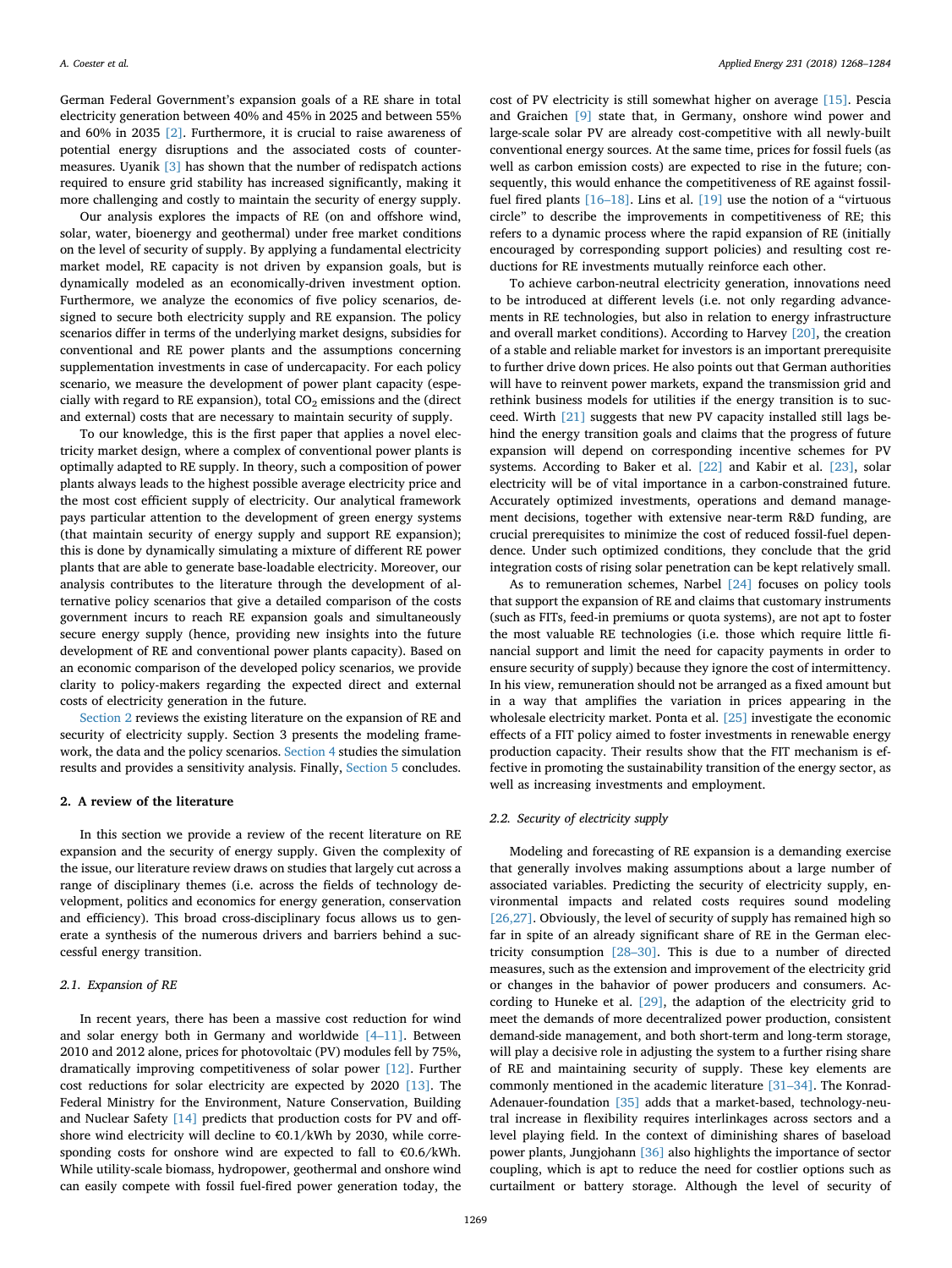electricity supply remained high over the past years, the number of redispatch actions required to ensure grid stability has increased significantly, indicating that it has become more challenging and costly to maintain this high level of supply security [\[3\]](#page-15-2).

Summing up, although most RE is already cost competitive and the level of security of supply is still largely unaffected by the increased shares of intermittent sources, further expansion of RE in the course of the energy transition will intensify integration challenges. These will call for intelligent economic solutions, market reforms, enhanced demand-side management and cross-border interconnections, appropriate business models for utilities, R&D funding to spur technological progress and the building of ample storage capacity to reduce intermittency problems [\[37\]](#page-16-2).

#### **3. Modeling and simulation results**

This section starts by introducing the reference scenario for our policy analysis. In [Section 3.1](#page-2-0) we first present our general modeling framework. Next, we develop a dataset that we then use for making a projection of the electricity market (representing the status quo). This projection is subsequently used as the reference scenario in our policy analysis. In [Sections 3.2–](#page-3-0)3.6 we develop five policy scenarios that aim at securing sufficient electricity supply and RE expansion. The policy scenarios apply two different electricity market designs, considering the cases of both FIT support as well as free market conditions for RE. Furthermore, the policy scenarios assume both conventional and RE power plants as technologies available for supplementation capacities. We evaluate our policy scenarios on the basis of three main criteria: the development of power plants capacity (especially with regard to RE expansion),  $CO<sub>2</sub>$  emissions and the costs that are necessary to maintain security of supply.

#### <span id="page-2-0"></span>*3.1. Reference scenario*

#### <span id="page-2-1"></span>*3.1.1. Fundamental electricity market model*

This subsection presents the theoretical underpinnings for our reference scenario (i.e. the status quo). We assume that both conventional electricity and RE are freely traded on the spot market. The economic impacts of this assumption are analyzed by means of an electricity market model, the Load Duration Curve model (LDCM) [\[38–40\]](#page-16-3). The LDCM is based on the Load Duration Curve (LDC) and the Merit Order Curve (MO). It allows to determine electricity prices and to calculate the contribution margins of power plants. In the LDC, the hourly electricity demand in MW for the entire 8760 h a year is listed in descending order. In the MO, the electricity supply of RE and conventional power plants is ranked in ascending order of marginal costs.

By linking LDC and MO, it is possible to determine the applicable electricity prices for the hourly amounts of demand in a year. Electricity prices for each MW supplied, as identified from the MO, are assigned to the respective electricity demands in MW from the LDC. On that basis, electricity prices for the demanded quantities are allocated to the corresponding duration in hours. This leads to the so-called Price Duration Curve (PDC). Based on the PDC, the contribution margins (*CM*) of each power plant (*PPi*) with marginal costs (*MCPPi*) in the spot market can be determined by means of integral calculus:

$$
CMPP_i = \int_0^{d_i} [PDC(x) - MCPP_i(x)]dx
$$
\n(1)

where  $x =$  number of yearly production hours,  $d_i =$  production hours (for power plant *i*).

Taking into account each power plant's full capacity (*CPPi*) in MW, the total contribution margin (*TCM*) of each power plant (*PPi*) can be defined as follows:

$$
TCMPP_i = CPP_i \cdot CMPP_i \tag{2}
$$

The net present value (NPV) of a power plant is now given by:

$$
NPVPP_i = \sum_{n=1}^{n_{op}} \left( \frac{TCMPP_i^n - FCPP_i^n}{(1 + dr)^n} \right) \tag{3}
$$

where superscript  $n$  refers to the year of production,  $FCPP_i^n$  are the annualized fixed costs of a power plant,  $n_{op}$  represents the operating lifetime of *PPi* and *dr* represents the discount rate (for more details see [\[1\]\)](#page-15-0).

Through the application of the LDCM, the profitability of conventional and RE power plants is determined for the period under consideration. The NPV of each power plant (for each year) is calculated for a time span of ten years  $(n_{op})$ . In addition, an optimization modeling is executed in order to identify the NPV maximizing investment capacity in MW in one of the following power plant technologies: lignite, hard coal, combined cycle gas turbines (CCGT), gas turbines (GT), wind energy onshore, wind energy offshore, PV, hydropower, biomass and geothermal.

During the period under consideration, power plant shut-downs according to their assumed life cycle are taken into account. Apart from power plants that are taken out of the market due to reaching the end of their technical lifecycle, decommissions of power plants on the basis of economic considerations are modeled as well. In this context, it is assumed that a power plant is shut down in case its NPV is negative for five years in a row. Both power plant shut-downs, as well as new investments, are assumed to take effect in the subsequent year, respectively.

#### *3.1.2. Data*

This subsection presents the database we developed for our study that covers the period 2016 to 2035. We choose 2016 as our starting year, as our simulation is based on data of actual existing power plants. The forecast of German electricity demand is also based on actual data from the European Energy Exchange [\[41\]](#page-16-4). Based on these data for the years 2010 to 2013, we calculate the hourly average electricity demand. These figures form the basis for the projection of electricity demand up to 2035. To account for possible changes in the development of actual demand, we carried out a sensitivity analysis ( $\pm$  0.50%/year; see [Section 4](#page-11-0)).

The representation of the conventional complex of power plants is based on data from the Federal Network Agency [\[42\]](#page-16-5). The Federal Network Agency is a German regulatory authority entrusted to ensure efficient and undistorted competition in the energy market. To account for any unavailability of plants, as well as start-up and shut-down times, the installed capacity of each power plant is reduced by 10%. Economic and technical data of conventional power plants are mainly based on historical data that have been provided by the research department of the Westdeutsche Landesbank German Bank [\[43\].](#page-16-6) Based on this dataset and forecasts by the Institute of Energy Economics at the University of Cologne (EWI), the Institute of Economic Structures Research (GWS) and the Prognos Research Centre [\[44\]](#page-16-7) as well as the Agency for Renewable Energies [\[45\],](#page-16-8) we calculated the future projection of our model parameters (any missing data of existing power plants are determined by linear interpolation). The installed capacity of RE power plants in 2016 (i.e. the starting year of the simulation) is based on data from the Federal Ministry for Economic Affairs and Energy [\[46\]](#page-16-9). Kaltschmitt et al. [\[47\]](#page-16-10) and Deutsche Windguard GmbH [\[48\]](#page-16-11) serve as the basis for economic and technical data of RE. Bioenergy and geothermal energy are assigned a customary availability factor of 0.9, while the availability factor of hydroenergy is 0.4 [\[49\]](#page-16-12). The availability factors of solar and wind energy are calculated based on time series analysis. For this purpose, we compared the real hourly production of solar and wind energy between 2010 and 2014 with the theoretical maximum production per hour [\[50\]](#page-16-13).

A key assumption is that conventional electricity is fully traded on the spot market. Furthermore, we assume that there is no transnational trade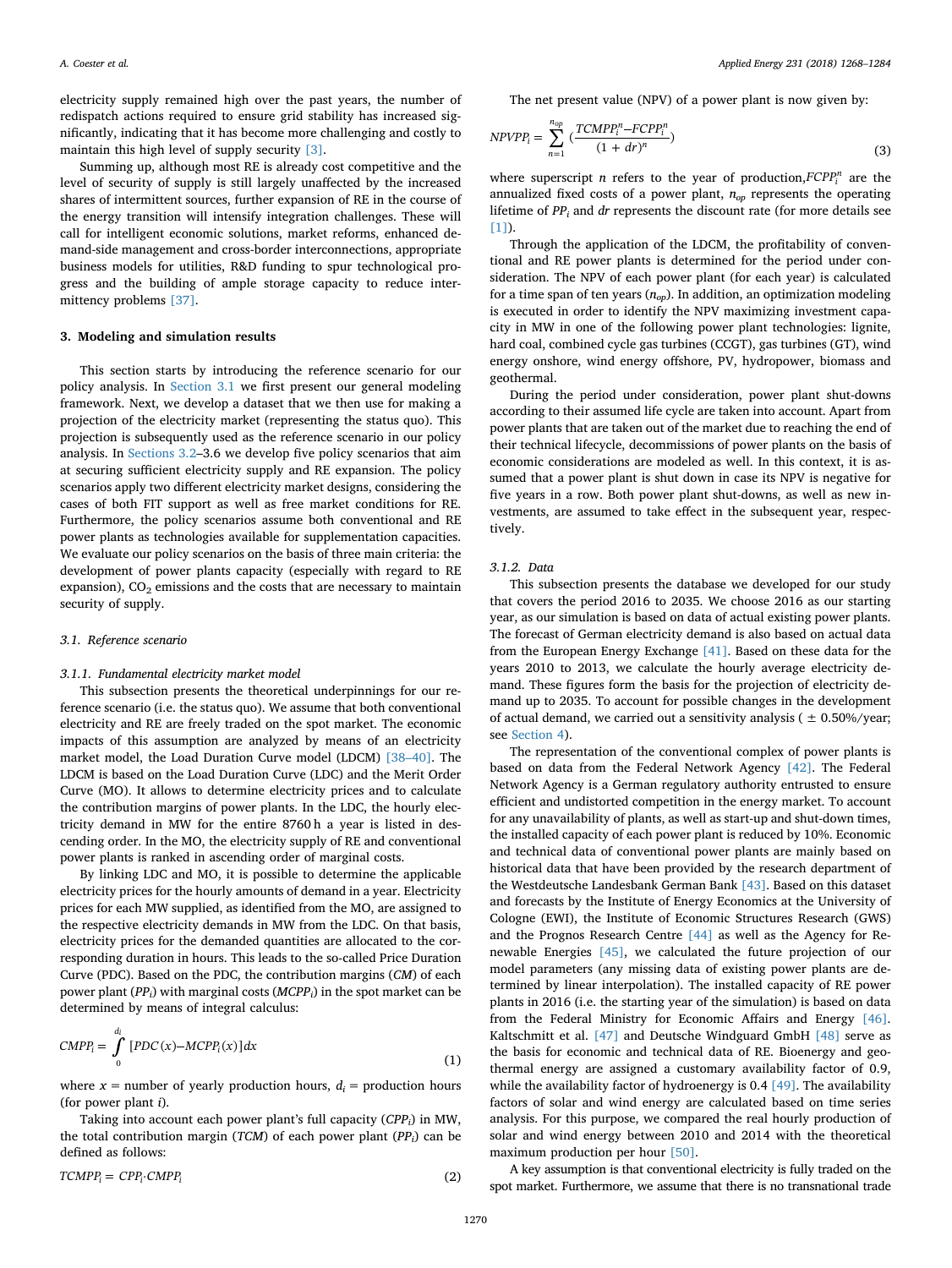<span id="page-3-1"></span>

**Fig. 1.** Installed conventional and RE power plant capacity and total demand curve (reference scenario).

in electricity – i.e. we focus exclusively on the German market. To account for peak load prices, the prices on the spot market are increased by 5%. As a discount rate, we assume a weighted average cost of capital equal to 7.14% [\[51\]](#page-16-14). Changes in markup prices, the discount rate, as well as  $CO<sub>2</sub>$ prices, are also subject to a sensitivity analysis (see [Section 4](#page-11-0)).

#### <span id="page-3-2"></span>*3.1.3. Projection*

This subsection presents the projection of the electricity market based on our dataset. This projection is used as our reference scenario in the subsequent policy analysis. [Fig. 1](#page-3-1) shows the projection of installed capacity. It can be seen that projected conventional and RE power plant capacity exhibit little fluctuation between 2016 and 2022. There are hardly any investments in new capacity and the majority of decommissionings are due to power plants reaching the end of their life cycle. In 2022, the NPV optimization modeling as discussed in [Section](#page-2-1) [3.1.1](#page-2-1) leads to a substantial investment in onshore wind energy. This is because the zero marginal costs of wind energy generate large contribution margins, as the electricity prices are set by high-marginalcosts conventional power plants. Through this investment, RE power plants in the market are sufficient to meet total electricity demand. Due to the low marginal costs of RE power plants, all remaining conventional power plants are driven out of the market. However, as a result of this, the price of electricity that is paid to RE power plants in the market also becomes zero (or at least close to zero, accounting for the very low marginal costs of biomass and a peak load price increase of 5%). These impacts are known as the merit order effect of RE (for more details see [\[1\]\)](#page-15-0). As a consequence, both RE and conventional power plants incur substantial losses in each year from 2023 to 2027. By as-sumption (see [Section 3.1.1](#page-2-1)), after these five consecutive years of negative NPVs, all power plants are decommissioned (i.e. no power plants remain in the market in 2028). Following this, in 2028, investment in mainly conventional power plant technologies takes place according to the NPV maximization modeling. However, the total amount of installed capacity in 2029 is only sufficient to meet around two thirds of demand. In 2029, the same cycle (as the one in 2022) occurs, with substantial investments in wind energy onshore. Again, the resulting merit order effect of RE leads to economic losses for all power plants in the market from 2030 to 2034. As a result, in 2035, after five years of consecutive losses, all power plants are decommissioned, which again leads to an extreme shortage of electricity supply. To sum up, the modeling of RE and conventional power plants under free market conditions shows that the merit order effect of RE rules out a profitable operation of power plants and a stable electricity supply.

With regard to total  $CO<sub>2</sub>$  emissions for the reference scenario, [Fig. 2](#page-4-0) shows a relatively stable quantity of about 250 million tons per year between 2016 and 2022. Through the substantial investments in carbon-free wind energy in 2022 and the resulting replacement of conventional power plants, emissions are reduced to zero from 2023 onwards. Even though conventional power plants are still present, they are not operational anymore and, consequently, do not emit any  $CO<sub>2</sub>$ . After the decommissionings of all power plants in 2028 (due to economic losses), emissions rise temporarily to more than 200 million tons in the following year as a result of investments in conventional power plants. This market situation again fosters substantial investments in wind energy in 2029, which lead to the merit order effect of RE in the following years; consecutively, conventional power plants are shifted out of the market again and  $CO<sub>2</sub>$  emissions drop to zero.

# <span id="page-3-0"></span>*3.2. Standard policy scenario*

#### *3.2.1. Description*

We design the standard policy scenario to address electricity shortages (based on our reference scenario projections). In cases of insufficient electricity supply, we assume that RE is taken out of the free market and is instead subject to a FIT mechanism for the rest of the period under consideration. The FIT mechanism assists the RE sector to meet the expansion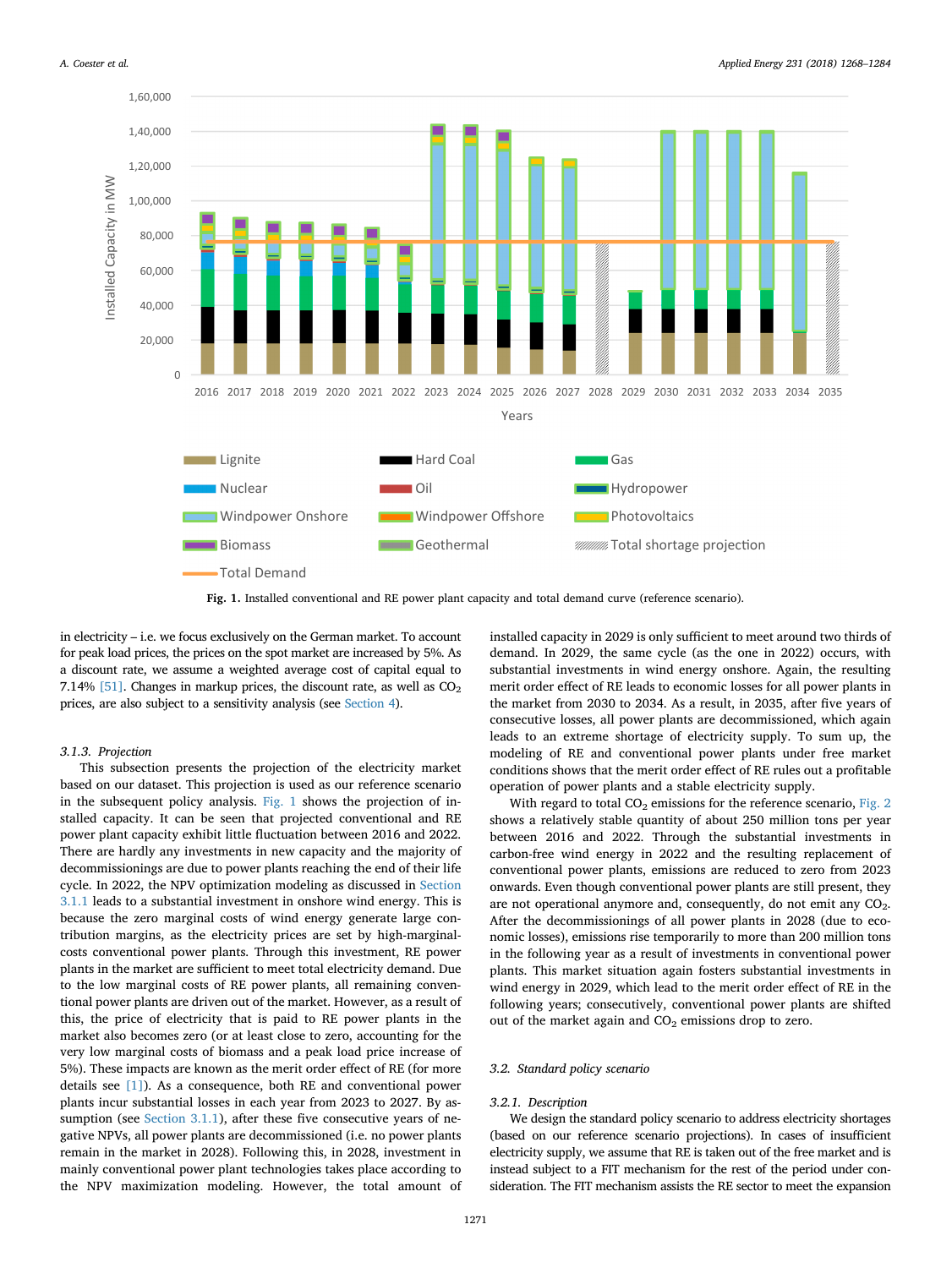<span id="page-4-0"></span>

Fig. 2. CO<sub>2</sub> emissions (reference scenario).

goals of the German Federal Government (i.e. an RE share in total electricity generation between 40–45% by 2025 and 55–60% by 2035, [\[2\]](#page-15-1). The average annual tariffs for each RE technology (based on actual data between 2000 and 2016) are extrapolated until the end of the period [\[52\]](#page-16-15). We assume that conventional power plants are subsidized. If their NPV is negative for five years in a row, they are now not decommissioned, but remain in the market. In this case, the costs of negative NPVs are subsidized, starting from the sixth year. In the event of insufficient capacity in the market, complementary investment in efficient Supplement Gas Turbine (GT) power plants is made. These supplementation power plants also receive subsidies in case of negative NPVs. We call this first scenario "standard", since the energy from conventional power plants is traded based on the common electricity market design, while RE is subject to the classical FIT mechanism that was applied for several years in order to foster RE expansion.

#### *3.2.2. Simulation results*

According to the reference scenario (see [Section 3.1.3](#page-3-2)), insufficient supply is caused by large investments in wind energy in 2022 and later on in 2029. For this reason, within the standard policy scenario, RE is taken out of the free market in 2022. From 2022 onwards, REs are subject to a FIT mechanism and develop according to the expansion goals of the German Federal Government. As [Fig. 3](#page-5-0) demonstrates, the standard policy scenario prevents the merit order effect of RE and ensures sufficient electricity supply in each year of the period under consideration. Moreover, it allows for a continuously increasing expansion of RE.

[Fig. 4](#page-5-1) shows the annual total  $CO<sub>2</sub>$  emissions resulting from the standard policy scenario. Until 2022 emissions increase due to the phasing out of nuclear power plants (which generate electricity with minimal emissions). After 2022 the increasing amount of RE leads to decreasing  $CO<sub>2</sub>$  emissions. However, even though RE continuously increases, total annual emissions do not decrease to the same extent. This is because market conditions trigger investments in lignite power plants, which have higher  $CO<sub>2</sub>$  emissions compared to other conventional power plant technologies (e.g. hard coal or gas).

[Fig. 5](#page-6-0) displays the monetary costs associated with the standard policy scenario. Between 2023 and 2027, these costs relate to subsidies given as part of the FIT mechanism. However, starting from 2028 onwards, costs increase considerably as a result of financial support provided to unprofitable conventional power plants (subsidies in the range of €0.5 and 1.0 billion per year are needed to ensure that these power

plants remain in the market). Part of these subsidies are also directed to the Supplement GT power plants, which were installed in order to fill the electricity gap. Overall, in order to ensure security of supply and RE expansion, subsidies amounting to around €8.5 billion need to be granted according to the standard policy scenario.

#### *3.3. Free market green policy scenario*

# *3.3.1. Description*

For the free market green policy scenario, we assume that RE is traded on the free market over the entire period under consideration. This implies that RE power plants are decommissioned in case their NPV is negative for five years in a row. Conventional power plants are treated in the same way as in the standard policy scenario described in [Section 3.2](#page-3-0).

### *3.3.2. Simulation results*

[Fig. 6](#page-6-1) shows that power plant capacity in the free market green policy scenario looks similar to the reference scenario projection between 2016 and 2027. There are large investments in wind energy in 2022, which lead to the merit order effect taking place between 2023 and 2027. In contrast to the reference scenario, there is no lack of electricity supply in 2028 as power plants remain in the market even when running economic losses. In the event of insufficient capacity, an equivalent investment in a mixture of different RE power plants is made by the government. This mixture is based on the distribution of RE power plant technologies according to the expansion goals of the German Federal Government [\[14\].](#page-15-7)

By assumption, unprofitable conventional power plants are not shut down and any capacity gap in the market is filled up with an investment in Supplement GT power plants. However, the high marginal-cost power plants (e.g. gas, hard coal) in the market again lead to substantial wind energy investments in 2028. Between 2029 and 2034 the same cycle (to the one six years earlier) repeats itself (and starts once again in 2035).

As the development of power plant capacity is similar to the reference scenario, the time path of total  $CO<sub>2</sub>$  emissions is also comparable [\(Fig. 7\)](#page-7-0). The main differences occur in 2028 and 2034, when  $CO<sub>2</sub>$  emissions rise to more than 200 and 150 Megatons respectively. This is because of the provided subsidies for conventional power plants that allow facilities to remain in the market despite running losses. Furthermore, the undercapacities in these years are compensated with investment in Supplement GT power plants, which generate additional  $CO<sub>2</sub>$  emissions. In the periods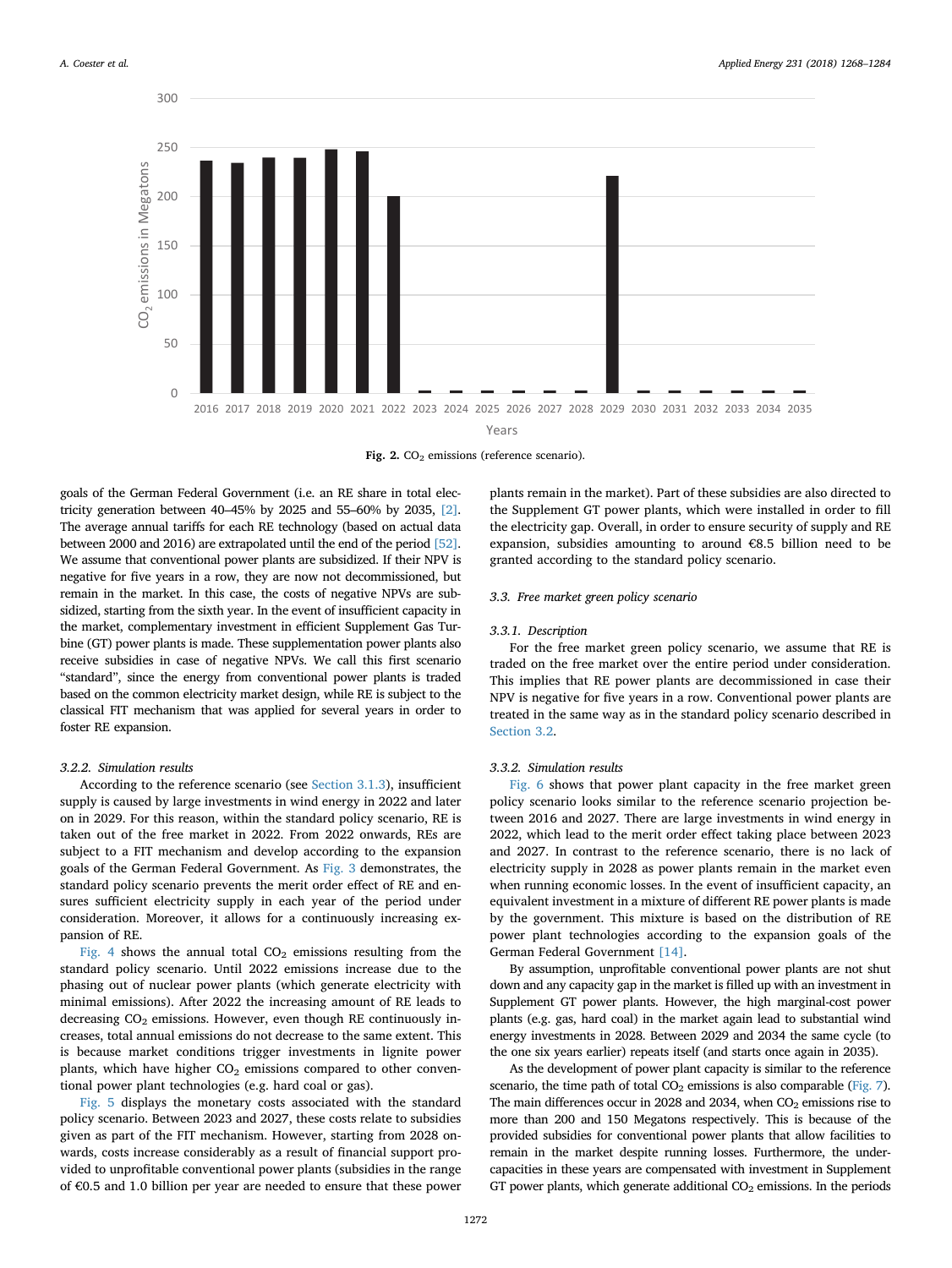<span id="page-5-0"></span>

between 2023 to 2027 and 2029 to 2033 emissions become negligible, since only RE power plants operate in the market.

sustained economic losses.

[Fig. 8](#page-7-1) shows the monetary costs associated with the free market green policy scenario. As a consequence of the merit order effect, conventional power plants need to be subsidized starting from 2021. The production of additional electricity by Supplement GT power plants

also needs to be subsidized from 2033 onwards. In 2028, in particular, and, to a smaller extent in 2034, the subsidies for conventional power plants are lower, as there is no RE in the market, which leads to relatively high electricity prices. Total subsidies in the period between 2016 and 2035 account for around €25 billion. There are no subsidies directed to RE and RE power plants become decommissioned when facing *3.4. Green support policy scenario*

### <span id="page-5-2"></span>*3.4.1. Description*

In the green support policy scenario, conventional power plants are treated as in the reference scenario (see [Section 3.1](#page-2-0)). They are taken out of the market either because they have reached the end of their technical lifecycle or for economic reasons (i.e. in case of a negative NPV for five years in a row). On the other hand, RE receives subsidies, which allows RE power plants to remain in the market even when running economic losses. In the event of insufficient capacity, an equivalent

<span id="page-5-1"></span>

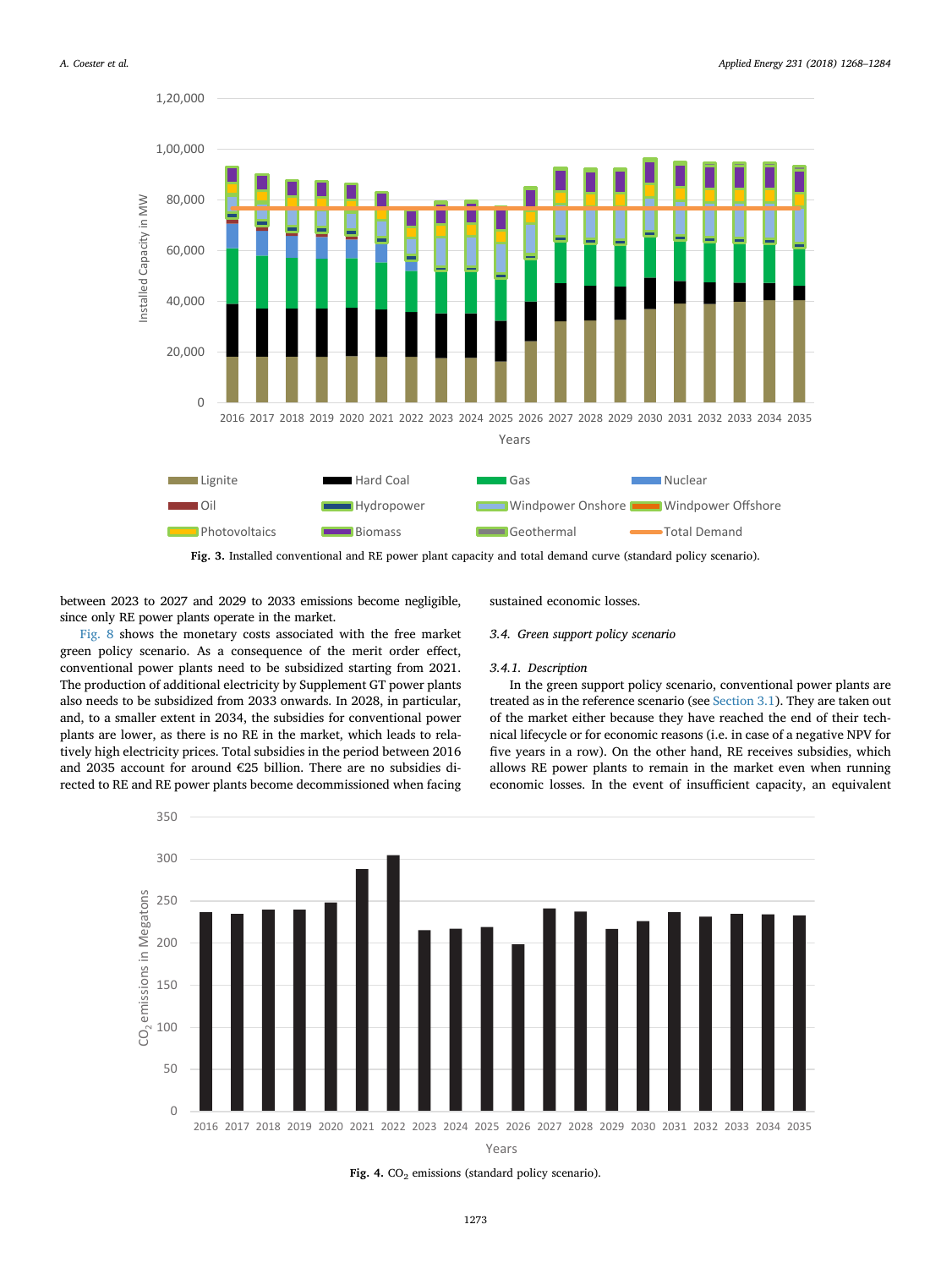<span id="page-6-0"></span>

**Fig. 5.** Subsidies (standard policy scenario).

investment in a mixture of different RE power plants is made by the government. This mixture is based on the distribution of RE power plant technologies according to the expansion goals of the German Federal Government [\[14\]](#page-15-7).

# *3.4.2. Simulation results*

[Fig. 9](#page-8-0) shows that power plant capacity develops similarly to the reference scenario during the first years of our analysis. Starting from 2025 onwards, substantial investments in wind power lead to the merit order effect of RE. All conventional power plants are driven out of the market (as a result of the low marginal costs of RE and expected drastic drop in electricity prices). As a consequence, all conventional power

plants are decommissioned for economic reasons in 2030. On the other hand, RE power plants remain in the market as a result of being subsidized. Additional investment in a mixture of RE power plants ensures that the security of supply is always maintained (see [Section 3.4.1\)](#page-5-2).

During the first nine years,  $CO<sub>2</sub>$  emissions amount to around 250 Megatons per year. From 2025 onwards, the merit order effect of RE (and the resulting displacement of conventional power plants) lead to an almost complete elimination of carbon emissions (see [Fig. 10](#page-8-1)).

The costs attributed to financial support for RE are shown in [Fig. 11](#page-9-0). Between 2021 and 2029, many PV power plants are unable to operate profitably and need support until they reach the end of their economic lifecycle. From 2030 onwards, all RE power plants need to be

<span id="page-6-1"></span>

**Fig. 6.** Installed conventional and RE power plant capacity and total demand curve (Free Market Green Policy Scenario).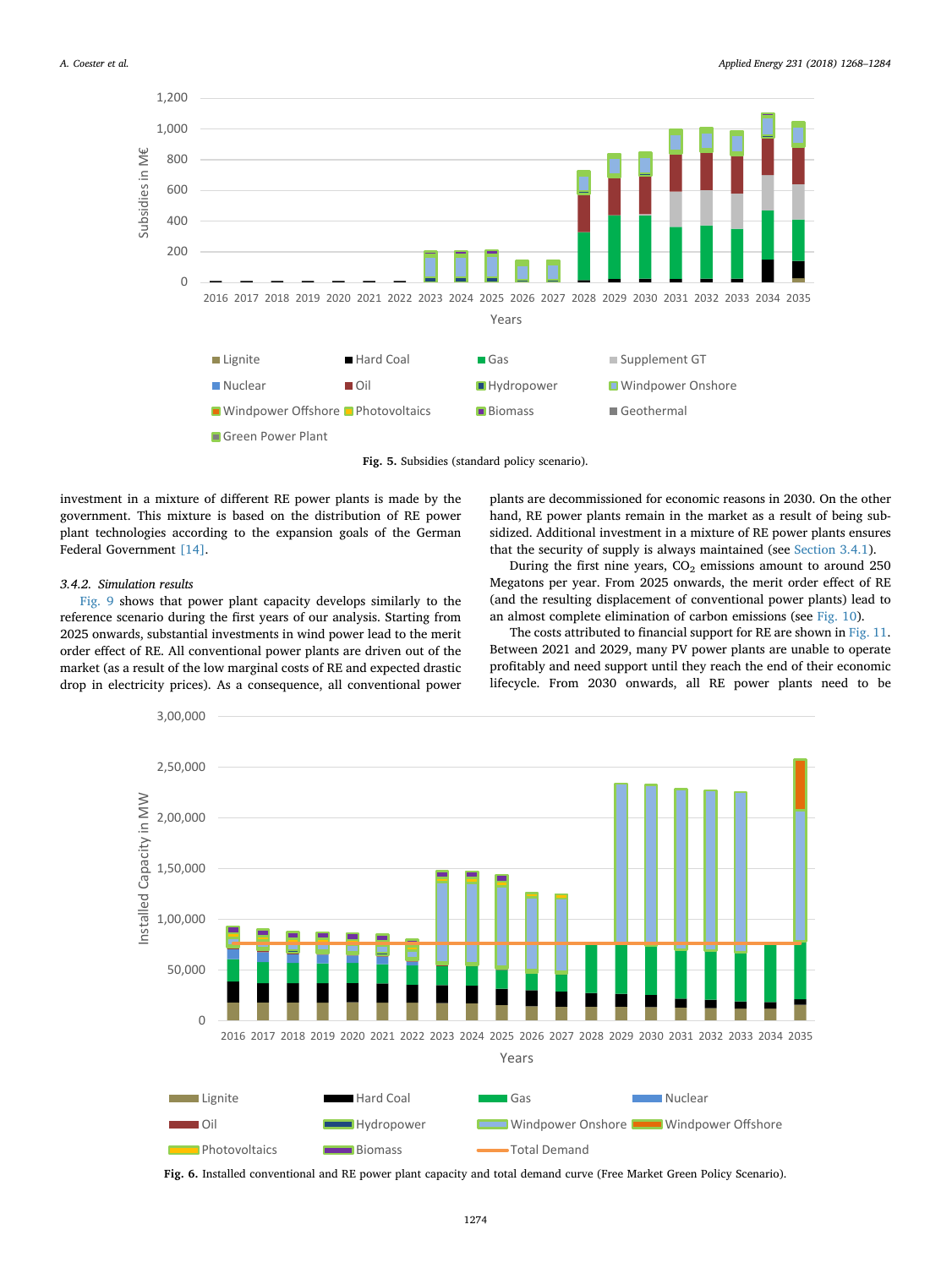<span id="page-7-0"></span>

Fig. 7. CO<sub>2</sub> emissions (Free Market Green Policy Scenario).

<span id="page-7-1"></span>

**Fig. 8.** Subsidies (Free Market Green Policy Scenario).

subsidized as a result of the merit order effect of RE. Additional financial support is provided in the form of investment in a mixture of green power plants in order to eliminate any electricity shortages. In total, subsidies add up to around €549 billion.

# *3.5. Regulated RE adaptation policy scenario*

### *3.5.1. Description*

This scenario relies on Coester et al. [\[1\],](#page-15-0) who develop a novel electricity market design that simultaneously ensures stable electricity supply and RE expansion. $<sup>1</sup>$  $<sup>1</sup>$  $<sup>1</sup>$  It assumes that the electricity price and</sup> profitability of conventional power plants are significantly dependent on the level of adaptation of conventional power plants to RE supply.

Against this background, we utilize a methodology that allows us to model the most cost-effective composition of power plants.

We apply this policy scenario to address concerns of electricity shortages (as identified in the reference scenario). In the current scenario, we assume furthermore, that RE is taken out of the free market and becomes subject to a FIT mechanism. The remaining complex of conventional power plants is modeled to be optimally adapted to the residual load (RLDC) for each consecutive year. This RLDC represents total electricity demand reduced by electricity production from RE. As a next step, for each of the 8760 h a year, the most cost-effective power plant technology is selected, allowing us to derive the efficiency cost curve. This corresponds to a complex of power plants that is optimally adapted to RE supply. As this optimally adapted complex of power plants does not take account of power plant breakdowns or temporary shut-downs due to maintenance, the optimal capacity is increased by 5% per power plant technology. On this basis, the optimally adapted complex of power plants is compared to existing real conventional

<span id="page-7-2"></span><sup>1</sup> This is equivalent to the 'new market design' described in Coester et al. [\[10\].](#page-15-22)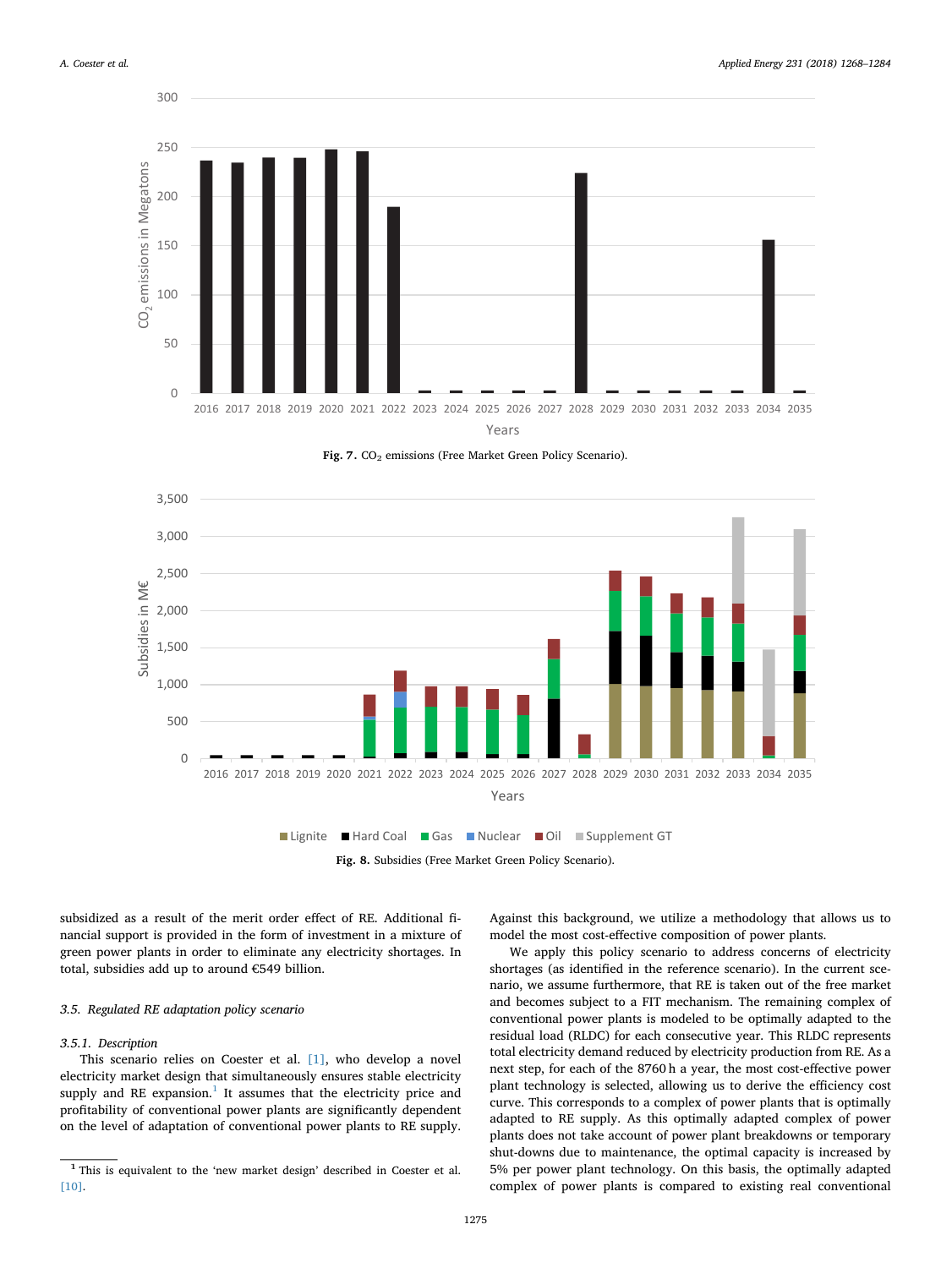<span id="page-8-0"></span>

**Fig. 9.** Installed conventional and re power plant capacity and total demand curve (Green Support Policy Scenario).

power plant capacities. The capacities of existing power plants in the market are allocated on the basis of optimal adaptation guidelines. In case there is need for additional capacity of a particular power plant technology, any identified gaps are filled up by the excess capacity of remaining technologies.

In case that excess capacities still fail to meet the entire demanded quantity, an investment (in additional conventional capacity) is made to optimally fill the gap. This assumes that necessary investments materialize in the next year. If, on the contrary, the existing power plant capacity exceeds demand, redundant power plants are not allowed to offer their capacities on the market. Based on this allocation of production capacities, the profitability of power plants is again modeled by utilizing the LDCM (see [Section 3.1.1\)](#page-2-1). By assumption, conventional power plants are subsidized (and are not decommissioned due to losses).

## *3.5.2. Simulation results*

[Fig. 12](#page-9-1) demonstrates how the development of conventional power plant capacity in the regulated RE adaptation policy scenario differs from the regular market designs applied in the previous scenarios. There are now considerably more gas and oil power plants in the market. Compared to other conventional power plant technologies (such as lignite or hard coal), these power plants have the advantage of reacting more flexibly to changes in (the rather volatile) RE supply. Consequently, the utilization of these power plants is more cost-effective. The expansion of RE is continuous thanks to the support of the FIT

<span id="page-8-1"></span>

Fig. 10. CO<sub>2</sub> emissions (Green Support Policy Scenario).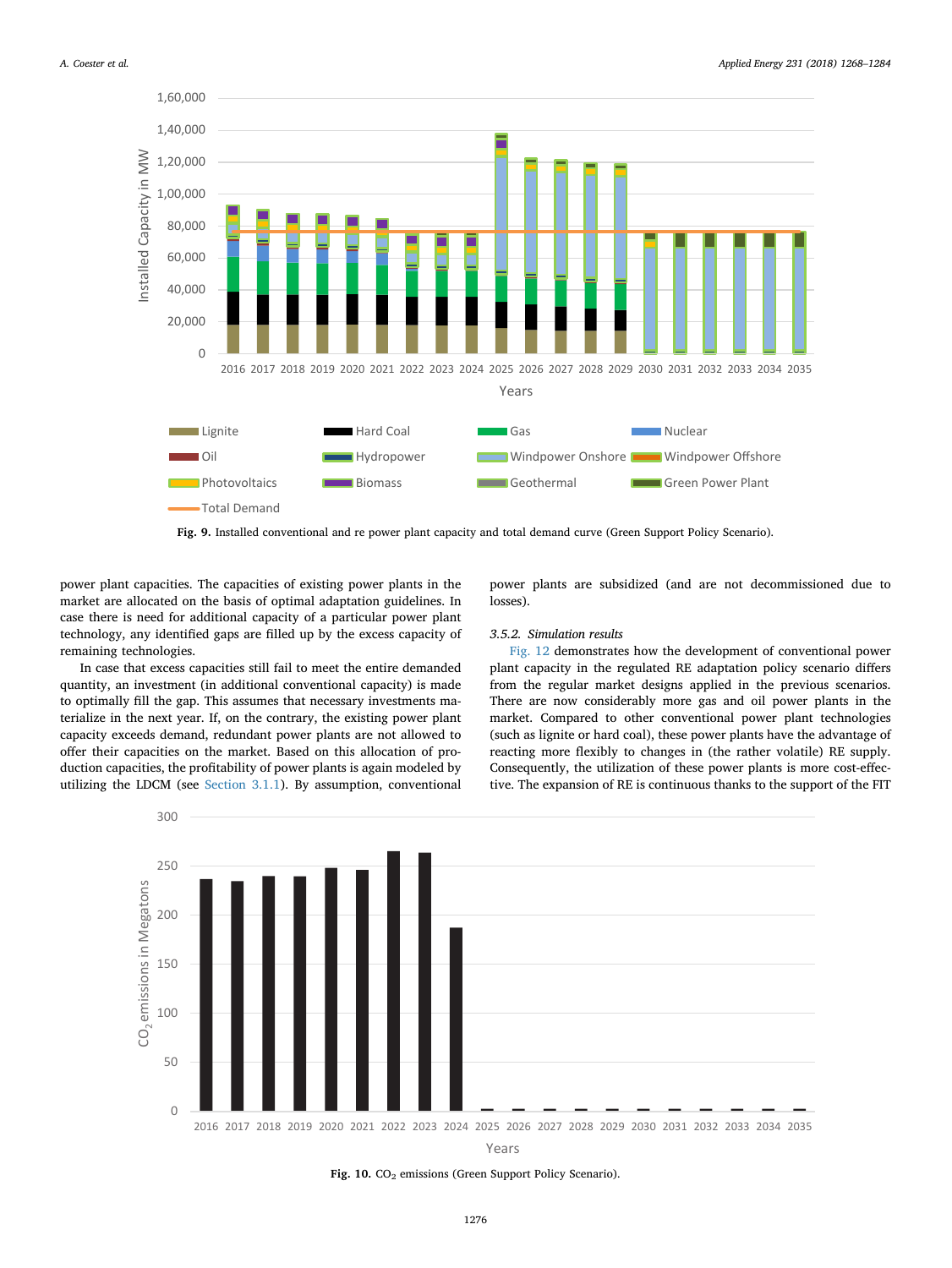<span id="page-9-0"></span>

mechanism. Over the entire period under consideration, there is always sufficient supply to meet demand.

Through the planned phasing out of nuclear energy, carbon emissions rise until 2022 (see [Fig. 13](#page-10-0)). After that, emissions decline and lie between approximately 125 and 210 million tons per year (originating primarily from the operation of  $CO<sub>2</sub>$ -intensive lignite power plants in the market). The observed decrease of emissions during the last years of our investigation (between 2031 and 2035) is attributed to an increase in RE supply and additional investment in nuclear power plants (which emit little  $CO<sub>2</sub>$ ). While the German Federal Government [\[53\]](#page-16-16) has decided on phasing out nuclear energy (and this has been incorporated in the simulation), this policy scenario allows for the possibility of investments in new nuclear energy in the future in case of demand shortages (as those depicted in the reference scenario, see [Section](#page-3-2) [3.1.3\)](#page-3-2).

[Fig. 14](#page-10-1) shows the monetary costs associated with this scenario; from 2023 onwards, subsidies support RE through the FIT mechanism, and later on (after 2027) also base load power plants (e.g. lignite and hard coal) that run losses. This is because the RE adaptation design gives preference to medium or peak load power plants, which are better able to adapt to fluctuating RE supply. Later on, oil power plants also need to be subsidized to remain in the market. These oil power plants only operate during times of extreme peak load (being, hence, unable to receive sufficient gross margins). The total costs for securing electricity

<span id="page-9-1"></span>

**Fig. 12.** Installed conventional and RE power plant capacity and total demand curve (Regulated RE Adaptation Policy Scenario).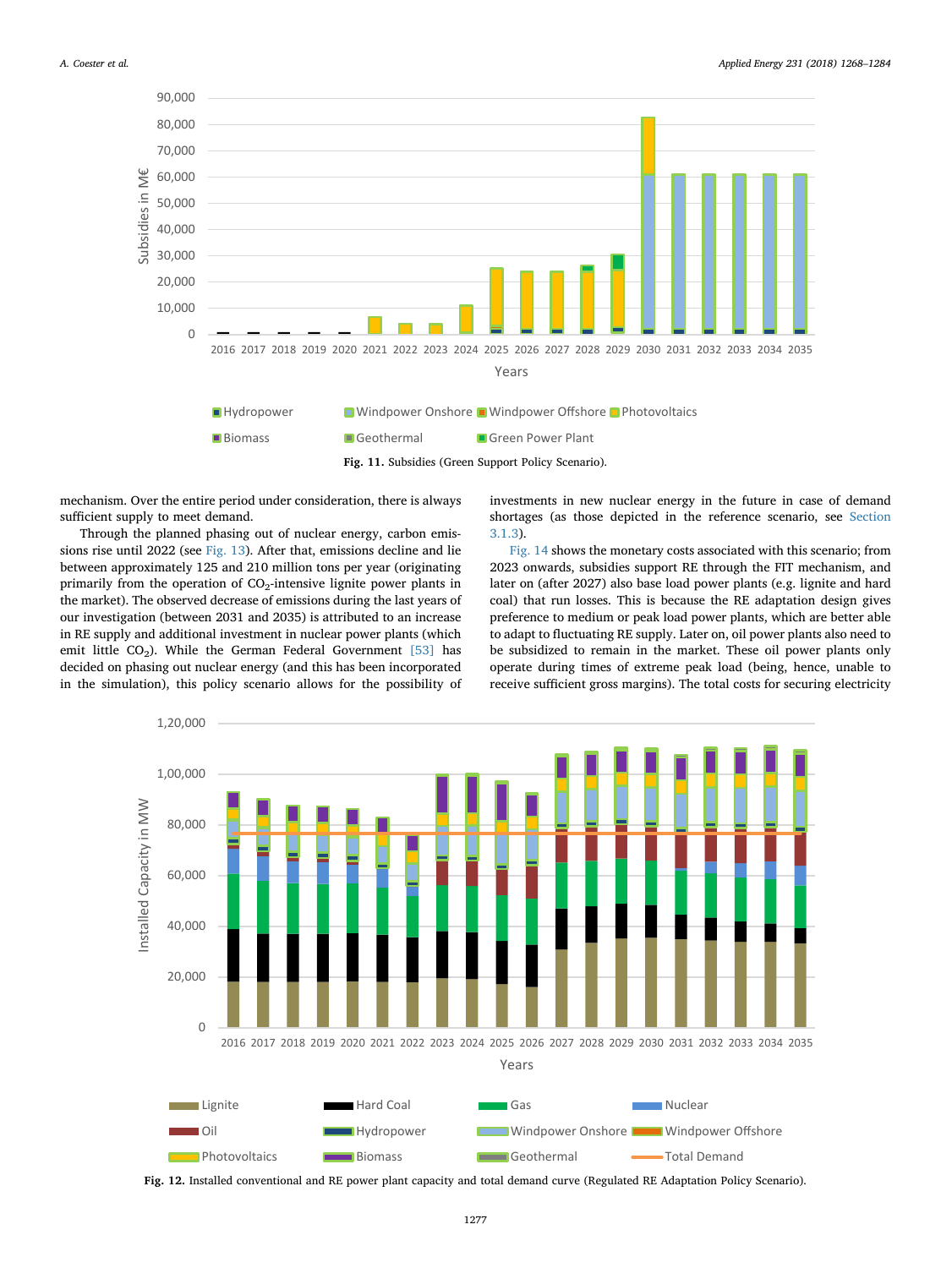<span id="page-10-0"></span>

Fig. 13. CO<sub>2</sub> emissions (Regulated RE Adaptation Policy Scenario).

supply and RE expansion amount to around €5 billion.

#### *3.6. Free market RE adaptation policy scenario*

#### *3.6.1. Description*

The Free market RE adaptation policy scenario only differs from the regulated RE adaptation scenario by assuming that RE is not subject to a FIT mechanism but instead competes in the free market. All earlier assumptions regarding the treatment of conventional power plants (as in the regulated RE adaptation policy scenario) still hold.

# *3.6.2. Simulation results*

From 2016 to 2022, the development of power plant capacity in the freemarket RE adaptation policy scenario is similar to the regulated RE adaptation scenario ([Fig. 15](#page-11-1)). However, due to the assumption that RE competes in the free market, the NPV optimization results in large investments in wind energy in 2023. This additional wind energy leads to the merit order effect, by which the electricity price drops to almost

zero; as a result of this, and after five years of operation and consecutive losses, wind power plants shut down. As conventional power plants are subsidized, they remain in the market (and help meet more than two thirds of the electricity demand in 2028). However, this market environment (of comparably high electricity prices, as these are now set by high-marginal-costs conventional power plants) again fosters substantial investments in wind energy. This will again lead to a repetition of the merid order effect and closure of wind energy plans (while the same cycle of reinvestment in RE will repeat itself for a third time in 2035).

With conventional power plants dominating energy production between 2016 and 2022, annual  $CO<sub>2</sub>$  emissions lie between approximately 200 and 250 million tons [\(Fig. 16](#page-11-2)). The high wind energy investments in the following years lead to the displacement of conventional power plants, with  $CO<sub>2</sub>$  emissions dropping close to zero. In 2028 and 2034, all RE power plants are decommissioned for economic reasons, which gives rise to a temporary increase in carbon emissions (from conventional power plants).

<span id="page-10-1"></span>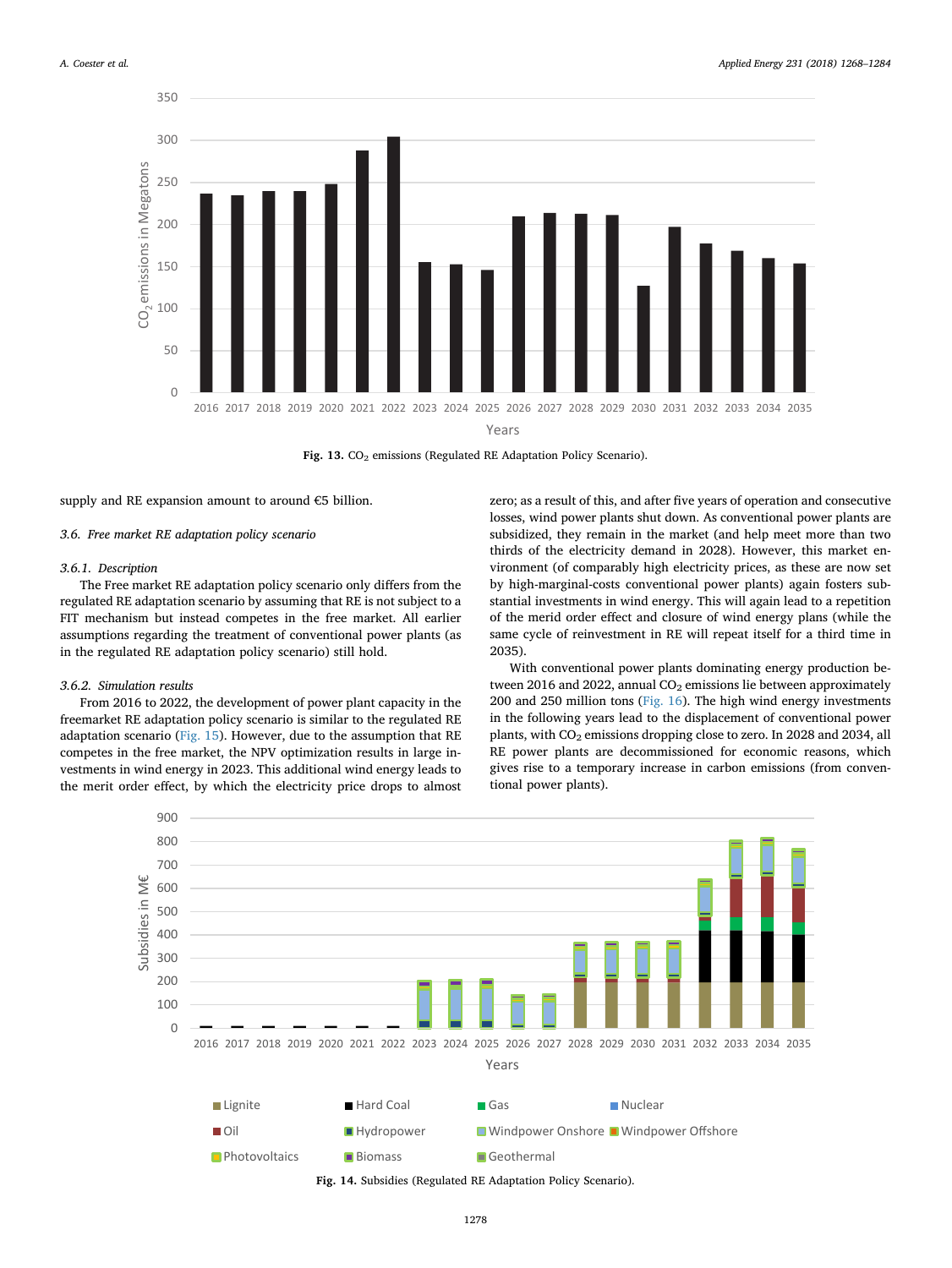<span id="page-11-1"></span>

**Fig. 15.** Installed conventional and RE power plant capacity and total demand curve (Free Market RE Adaptation Policy Scenario).

In the free market RE adaptation policy scenario, we assume that RE power plants participate in the free market and become decommissioned when running sustained losses for a period of 5 consecutive years. For this reason, there are no subsidies directed to RE. As [Fig. 17](#page-12-0) demonstrates, conventional power plants, however, need substantial subsidies from 2029 onwards. This is due to all conventional power plants sustaining economic losses due to the merit order effect of RE. While this effect consecutively leads to decommissionings of wind power plants in 2028, conventional power plants remain in the market per assumption. Through the absence of RE in 2028, conventional power plants do not need any further subsidies for this particular year. However, this market situation of comparably high electricity prices again fosters substantial wind energy investments in subsequent years. These investments lead to a decrease of the electricity price and a displacement of conventional power plants. Consequently, conventional power plants need high subsidies from 2029 on. After five years, the same disinvestment and investment cycle as before starts in 2034 (with the associated increase in subsidies for conventional power plants). Total costs for subsidies amount to around €18 billion.

## <span id="page-11-0"></span>**4. Discussion and sensitivity analysis**

In this section, we further analyze our simulation results by mutually comparing the different policy scenarios. Our comparison

<span id="page-11-2"></span>

Fig. 16. CO<sub>2</sub> emissions (Free Market RE Adaptation Policy Scenario).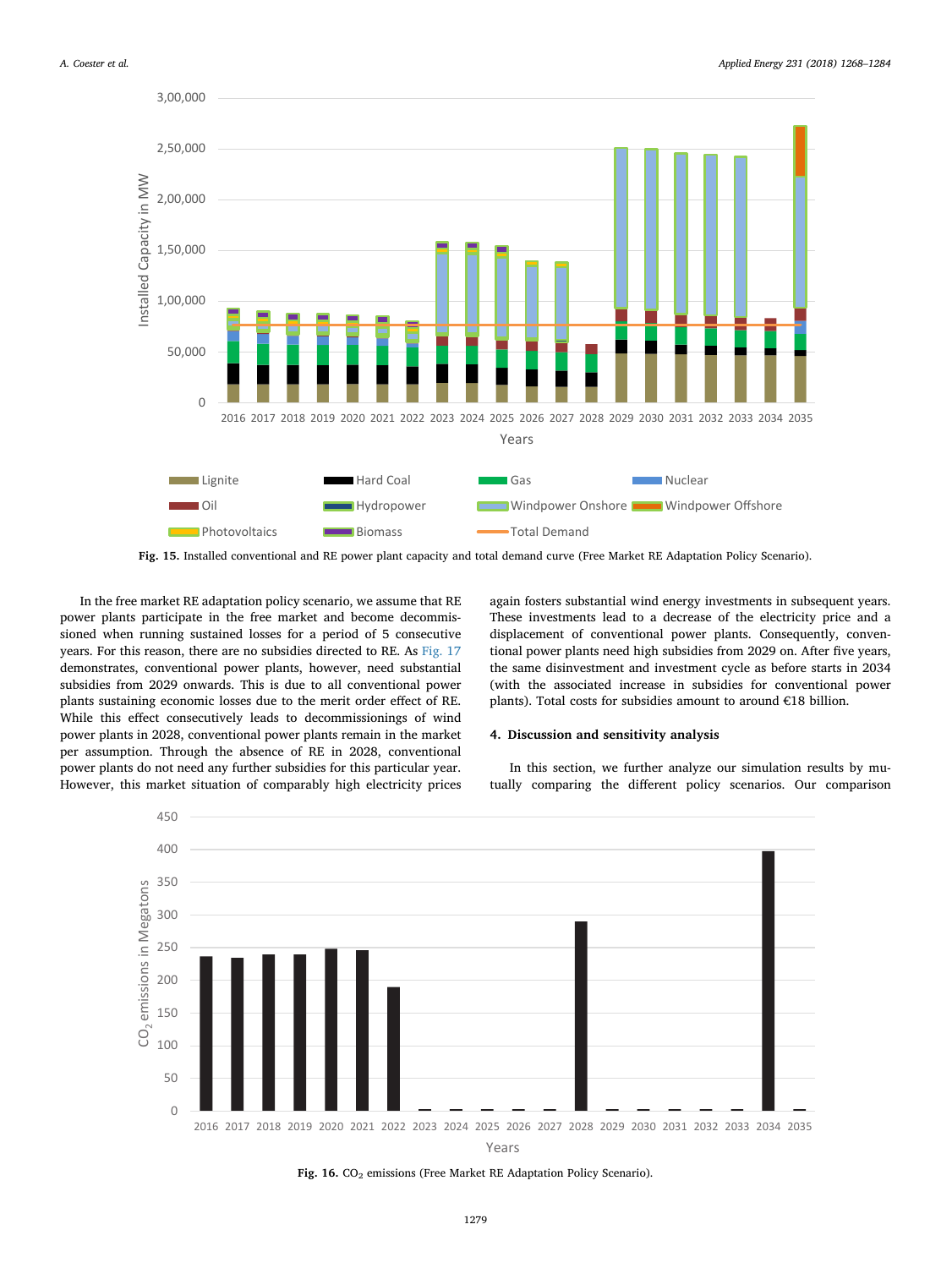<span id="page-12-0"></span>



**Fig. 17.** Subsidies (Free Market RE Adaptation Policy Scenario).

includes security of supply, amount of RE produced,  $CO<sub>2</sub>$  emissions, subsidies needed and external costs relating to environmental and health damages caused by electricity generation. We make recommendations for the most suitable countermeasure. Finally, we present the results of a sensitivity analysis on some key assumptions.

#### <span id="page-12-2"></span>*4.1. Security of supply, RE expansion and CO2 emissions*

The reference scenario demonstrated how current market conditions lead to insufficient capacity to meet electricity demand (see [Section 3.1.3\)](#page-3-2). [Table 1](#page-12-1) shows that until 2035 around 8.8 million GWh of RE is produced in the reference scenario. Apart from the freemarket RE adaptation policy scenario, all other policy scenarios are able to guarantee the security of supply. With around 13.4 million GWh, the highest amount of RE is produced within the free market green and the freemarket RE adaptation policy scenarios. Both scenarios assume that RE is traded entirely on the free electricity market. In the green support policy scenario, less RE is produced (around 8.4 million GWh). This is because we assume that conventional power plants are not subsidized and become decommissioned when running sustained losses. As a consequence, the electricity price decreases, which in turn reduces the profitability of RE investments. Overall,  $CO<sub>2</sub>$  emissions are comparatively low with a total of around 2 billion tons in each of the three policy scenarios where RE is traded on the free market. In the standard and regulated RE adaptation policy scenarios, the lowest amounts of RE are produced (5.0 million GWh). In line with this,  $CO<sub>2</sub>$  emissions in both scenarios are higher with a total of approximately 4 and 4.5 billion tons respectively (see [Table 1](#page-12-1)).

#### <span id="page-12-3"></span>*4.2. Subsidies*

[Fig. 18](#page-13-0) depicts the total subsidies corresponding to the five policy scenarios. The green support policy scenario requires by far the most subsidies. With around €549 billion (see [Table 1](#page-12-1)), subsidies in this scenario are approximately a hundred times larger compared to the regulated RE adaptation policy scenario (which requires the lowest amount of subsidies close to  $\mathfrak{S}5$  billion). The large subsidies in the green support policy scenario relate to its underlying assumption of conventional power plants being decommissioned when unprofitable, while RE is subsidized. This leads to the merit order effect of RE, which reduces electricity prices to almost zero and renders RE power plants unable to operate profitably. Total subsidies for the remaining policy scenarios lie between around €8 and 25 billion. In the regulated RE adaptation policy scenario (with the lowest amount of subsidies), the costs refer to financial support provided to RE (as part of the FIT mechanism) and to conventional power plants that do not operate profitably. This result shows that a more consistent expansion of RE leads to a higher profitability of power plants and, thus, less need of subsidies to maintain security of supply. Furthermore, the results demonstrate that the regulated RE adaptation scenario [\[1\]](#page-15-0) gives rise to an efficient and profitable operation of conventional power plants. However, the standard policy scenario, which also applies a FIT mechanism for RE but instead utilizes the current market design for conventional power plants, leads to only slightly higher subsidies of around €8 billion. To sum up, the results point out that the merit order effect of RE has a significant impact on the profitability of power plants. This leads to shut-downs and, as a consequence, the expansion of RE and security of supply are both in danger. Of the analysed policy scenarios, the most

<span id="page-12-1"></span>

| anıe |  |
|------|--|
|------|--|

Comparison of policy scenarios.

| Reference scenario and<br>policy scenarios | Assumption RE             | Assumption<br>Conventional energy    | Security of<br>Supply | RE produced in<br>GWh   | $CO2$ emissions in<br>Megatons | Subsidies in<br>M€ | External costs<br>in M€ | $\Sigma$ Subsidies and<br>external costs in $M\epsilon$ |
|--------------------------------------------|---------------------------|--------------------------------------|-----------------------|-------------------------|--------------------------------|--------------------|-------------------------|---------------------------------------------------------|
| Reference scenario<br>Standard             | Free market               | Free market<br>Subsidization         | No                    | 8.799.807               | 1867                           | $\mathbf{0}$       | 44.604<br>77,040        | 44,604                                                  |
| Free market green                          | <b>FIT</b><br>Free market | Subsidization                        | Yes<br>Yes            | 5,013,884<br>13,370,005 | 4533<br>2015                   | 8,473<br>25,019    | 46,912                  | 85,513<br>71,932                                        |
| Green support                              | Subsidization             | Free market                          | Yes                   | 8,389,771               | 2161                           | 549,430            | 47,394                  | 596,824                                                 |
| Regulated RE<br>adaptation                 | <b>FIT</b>                | Optimal adaptation/<br>subsidization | Yes                   | 5,013,884               | 4078                           | 5,419              | 77.914                  | 83,334                                                  |
| Free market RE<br>adaptation               | Free market               | Optimal adaptation/<br>subsidization | No                    | 13,370,005              | 2322                           | 17.560             | 50,393                  | 67,953                                                  |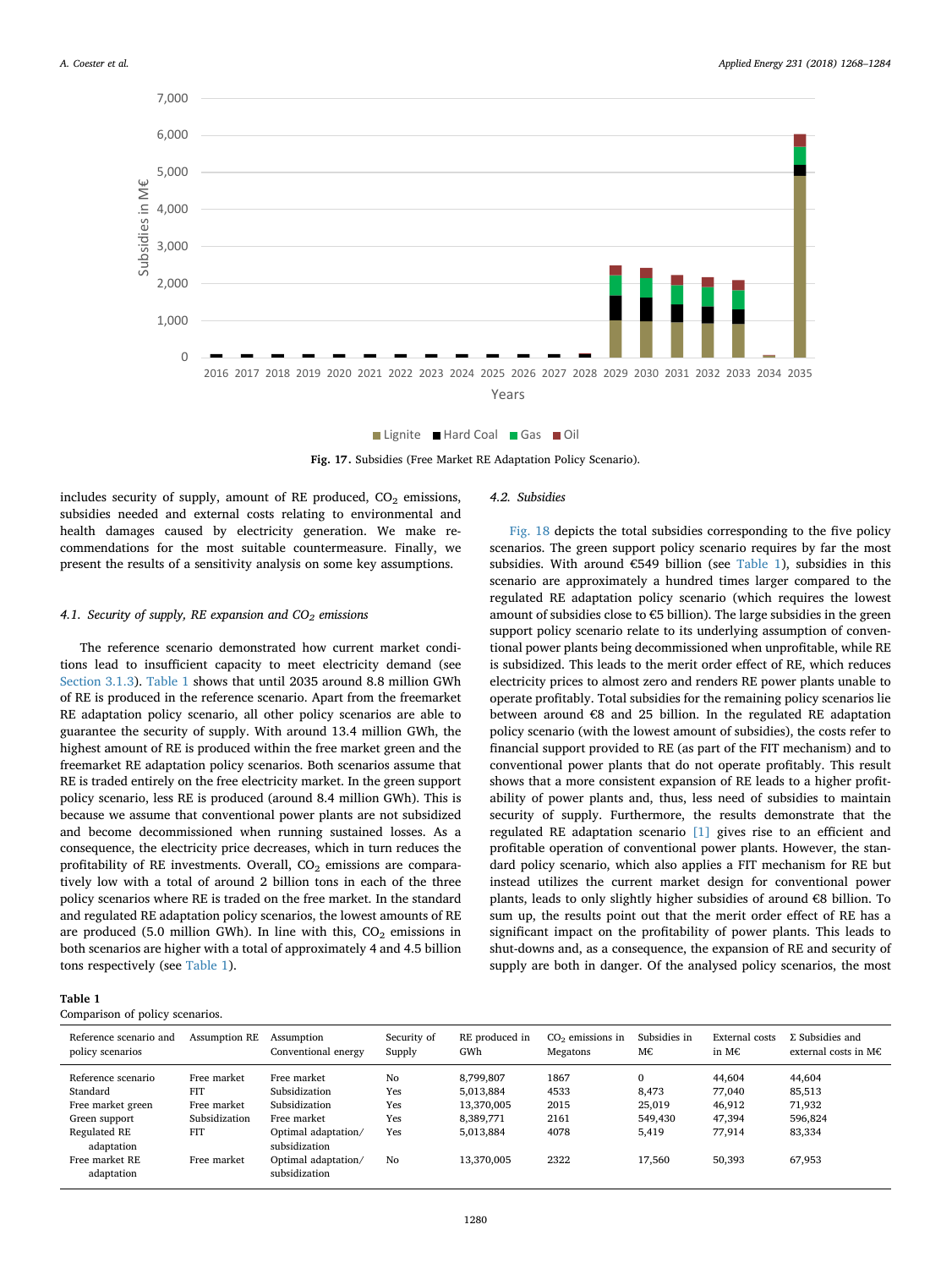<span id="page-13-0"></span>

**Fig. 18.** Comparison of subsidies across policy scenarios.

cost efficient instrument to counteract these developments is to utilize a FIT mechanism for RE and to keep conventional power plants either in the existing market design or to apply the new developed market mechanism. However, up until now, we have avoided discussing the external costs relating to environmental and health damage caused by electricity generation. In the next subsection we investigate how the inclusion of external costs impacts our results.

### *4.3. Inclusion of external costs of electricity generation*

In order to draw a more accurate comparison between our reference scenario and the five policy scenarios, we include the external costs of electricity generation in our calculations. It is generally claimed that environmental and health damages caused by the respective energy generation technologies are not sufficiently reflected in the market prices of electricity [\[54,55\].](#page-16-17) These damages (the costs of which are often borne by third parties and future generations rather than the direct buyers and sellers of electricity) are referred to as "externalities" in the economics literature [\[56\].](#page-16-18) When determining the external costs of energy generation, calculations need to include the environmental and health impacts of all activities required for electricity production (e.g. damages associated with the construction and installation of equipment, transportation, operational activities or the restoration of a site after its closure, see [\[57\]](#page-16-19).

For this purpose, we calculated the average external costs per MWh produced for each generation technology based on data from Krewitt and Schlomann [\[58\],](#page-16-20) Hohmeyer [\[59\]](#page-16-21) Enquete Kommission [\[60\]](#page-16-22),

Enquete Kommission [\[61\],](#page-16-23) Friedrich [\[62\]](#page-16-24) and Braun [\[63\].](#page-16-25) These external costs are then multiplied by the production volumes of the corresponding power plant technologies in each policy scenario. [Table 2](#page-13-1) provides an overview of the external costs that we assumed for our simulations.

[Fig. 19](#page-14-0) and [Table 1](#page-12-1) show that the total external costs of the five policy scenarios are in the range between approximately €46 and 78 billion. The market conditions for RE are a defining factor behind these differences. Both in the standard and in the regulated RE adaptation policy scenario, where RE is subject to an FIT mechanism, the costs of externalities amount to approximately  $\epsilon$ 78 billion. On the other hand, the other policy scenarios, which assume a free market for RE, show lower external costs between €47 and 50 billion. In the presence of a FIT mechanism, RE expands steadily but not as rapidly as under free market conditions. In contrast, the free market environment (with comparably higher electricity prices) fosters additional RE investments, hence reducing the need for conventional power plants and lowering the corresponding external costs.

[Fig. 20](#page-14-1) (see also [Table 1\)](#page-12-1) provides the sum of subsidies and external costs per policy scenario; the green support scenario remains the least cost efficient option. As mentioned in [Section 4.1,](#page-12-2) the freemarket RE adaptation scenario (despite its lower total costs) is not a viable alternative, since it fails to guarantee the supply of security. The remaining three policy scenarios are all characterized by similar total costs ranging between approximately €72 and 86 billion. The free market green policy scenario is now more cost-efficient in comparison to the standard and the regulated RE adaptation policy scenarios (while the opposite held when only

<span id="page-13-1"></span>

| ×<br>I |  |
|--------|--|
|--------|--|

Assumed external costs in € cent per MWh.

| Lignite | Hard Coal<br>- - - | Oil   | Gas         | Nuclear<br>. | Hydro-power | Geo-thermal | Biomass<br>. | Wind      | Photo-voltaics |
|---------|--------------------|-------|-------------|--------------|-------------|-------------|--------------|-----------|----------------|
| 11.07   | 8.97               | 14.54 | 70<br>T./ J | 54.73        | 0.32        | 0.80        | 1.32         | $_{0.13}$ | 0.86           |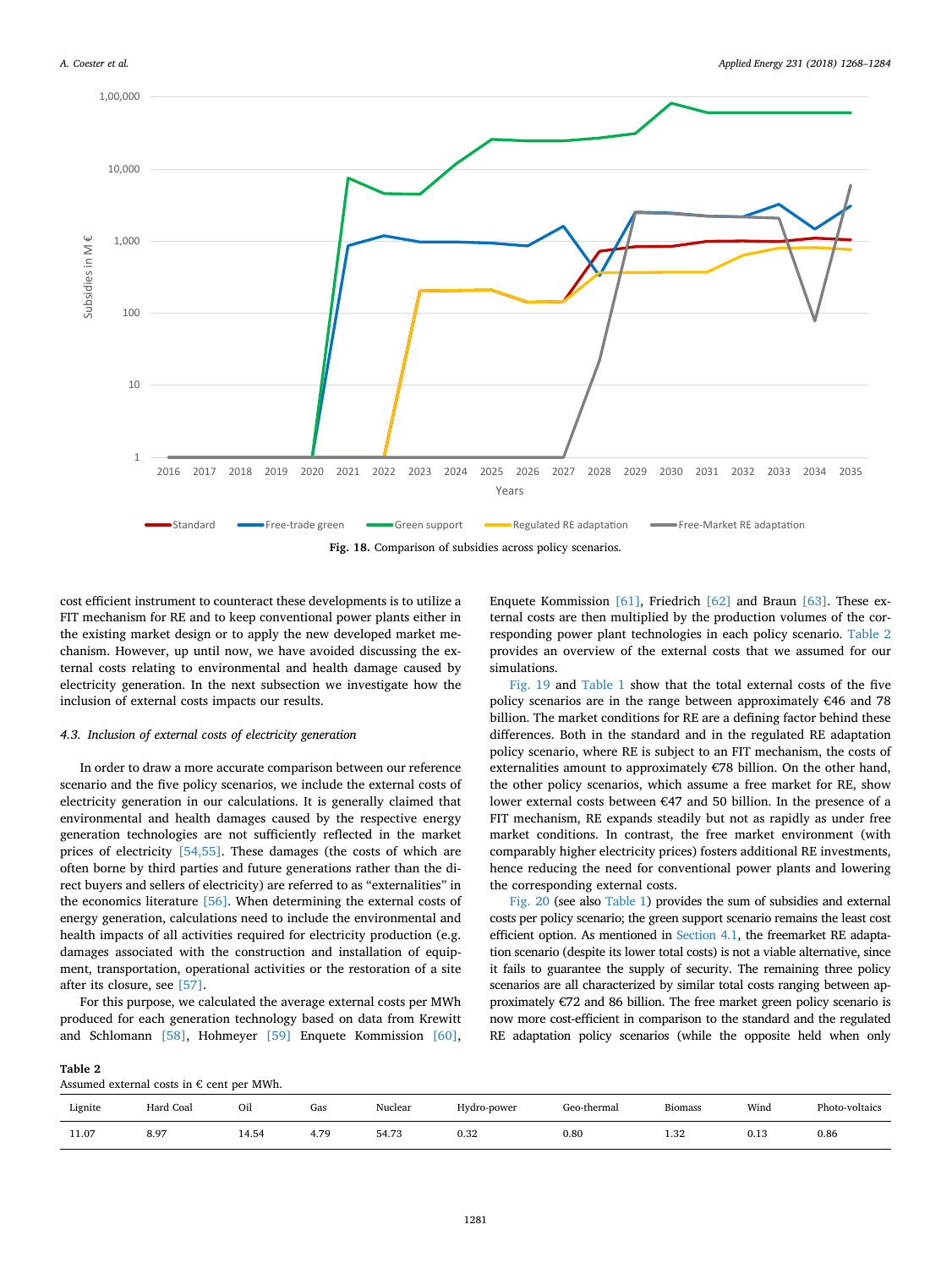<span id="page-14-0"></span>

subsidies were considered, see [Section 4.2](#page-12-3)). This is because the free market green policy scenario is associated with the lowest  $CO<sub>2</sub>$  emissions across all scenarios that ensure security of energy supply. This result shows that free market conditions for RE are a competitive viable option in case external costs are taken into consideration and conventional power plants are subject to a subsidy mechanism.

# *4.4. Sensitivity analysis*

Finally, we carry out a sensitivity analysis by relaxing some of our key assumptions (results available from the authors upon request). Overall, the results show that increased  $CO<sub>2</sub>$  emission costs do not reduce the profitability of power plants, as these costs can be transferred

<span id="page-14-1"></span>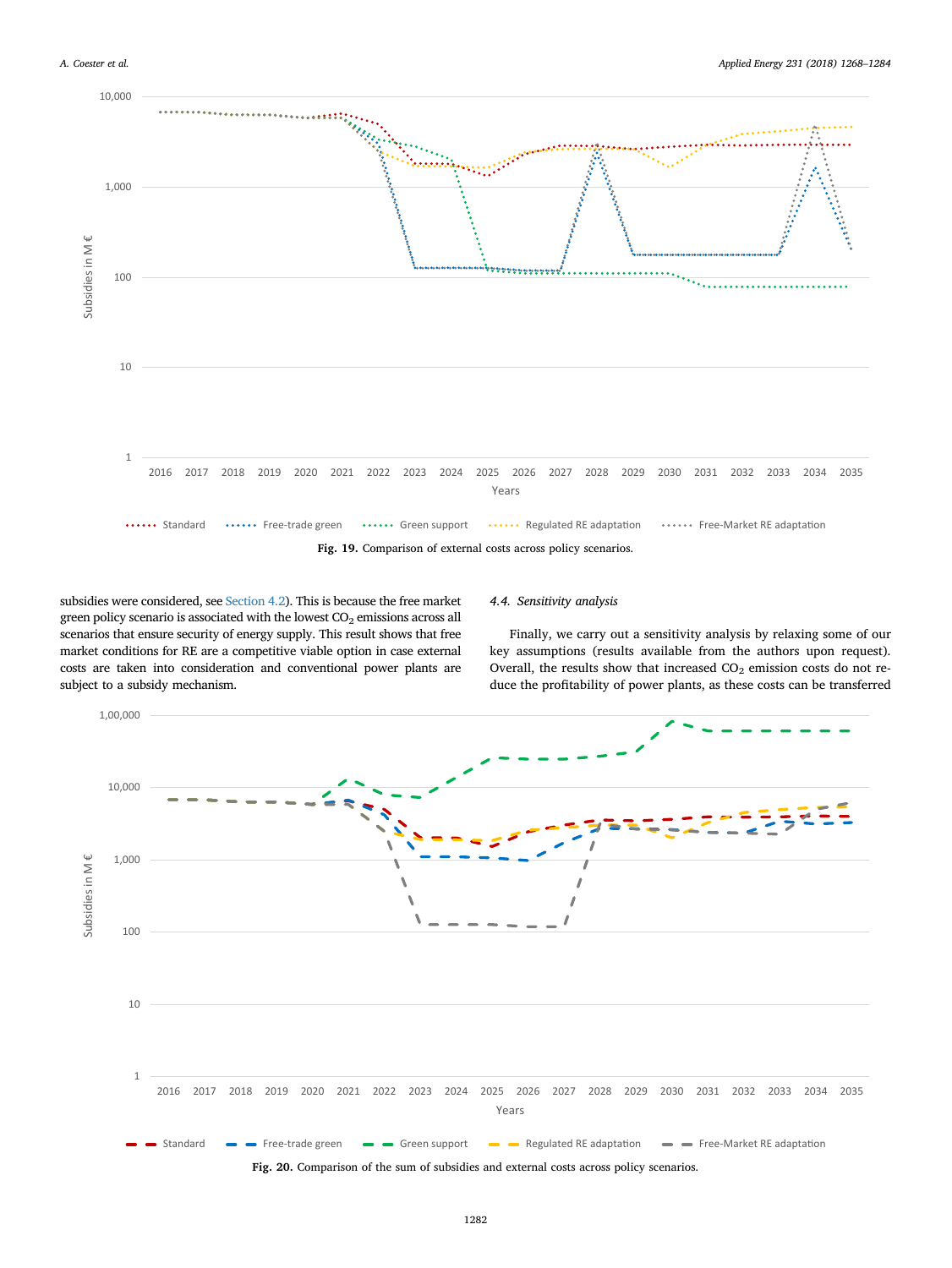to electricity prices. Modest variations in electricity demand also do not have a substantial effect on the installed power plant capacity. We also consider alternative scenarios corresponding to a halving of the discount rate as well as a doubling of markup prices. These alternative scenarios improve the profitability of power plants and, thus, increase installed capacity substantially; at the same time, our key findings regarding energy security and the cost efficiency of alternative policy scenarios still hold.

# <span id="page-15-3"></span>**5. Conclusions**

Over the past years, technological improvements have resulted in substantial cost reductions for renewable energy. At present, many renewable energy technologies are cost-competitive compared to conventional power plants. Due to their marginal costs being close to zero, the expansion of renewable energy leads to a displacement of conventional power plants in the market and to a reduction of the electricity price (i.e. the merit order effect of renewable energy materializes). For this reason, many conventional power plants are unable to operate profitably and, consequently, have to shut down. In this context, we studied the impacts of renewable energy under free market conditions on the security of electricity supply, based on empirical data. Our reference scenario showed that such a market environment leads to decommissionings of conventional power plants and, as a consequence, to energy supply falling short of demand.

We developed five policy scenarios with the aim of securing electricity supply as well as renewable energy expansion. Our results show that the green support policy scenario (where renewable energy receives subsidies, while conventional energy is traded on the free market) leads to a decrease of the electricity price close to zero, which in turn necessitates very large subsidies to compensate for the losses of power plants. On the other hand, our analysis reveals that the regulated renewable energy adaptation policy scenario (with a fixed feed-in tariff mechanism for renewable energy and optimally-adapted conventional power plants) results in the lowest subsidies necessary to maintain security of supply. However, the free market green policy scenario (where renewable energy is traded on the free market, while conventional power plants are subsidized) appears to be the most cost efficient option, once we take into account the external costs of electricity generation. This is because the free market green policy scenario leads to the lowest  $CO<sub>2</sub>$  emissions (out of all policy scenarios that ensure security of energy supply).

Policy-makers need to realize that the merit order effect of renewable energy leads to significant economic problems not only for conventional power plants but also for renewable energy units (which, as a consequence, threatens both further renewable energy expansion, as well as the security of electricity supply). In addition, and to obtain a transparent overview of the real costs of energy generation, policymakers should take into consideration the external costs of energy generation.

Our analysis emphasizes the need for some form of governmental intervention in order to maintain an uninterrupted security of supply together with further renewable energy expansion. Each form of governmental intervention requires a certain amount of administrative effort. For the adoption of the renewable energy adaptation market design, in particular, there would be a need for changes in fundamental market conditions but also continuous regulation. Furthermore, even though the application of the free market green policy secures energy supply and renewable energy expansion at the lowest total costs, this scenario can only be utilized for a limited period of time as conventional power plants gradually reach the end of their lifecycles. In order to reach an ongoing expansion of renewable energy without new investments in conventional power plants, this scenario would also have to be amended in the long term.

Against this background, further research should build on and expand our current analytical framework by considering the effects of

international trade in electricity, growing energy storage options and by investigating new forms of remunerating renewable energy in a market environment with a decreasing number of conventional power plants.

#### **References**

- <span id="page-15-0"></span>[1] [Coester A, Hofkes MW, Papyrakis E. An optimal mix of conventional power systems](http://refhub.elsevier.com/S0306-2619(18)31453-3/h0005) [in the presence of renewable energy: a new design for the German electricity](http://refhub.elsevier.com/S0306-2619(18)31453-3/h0005) [market. Energy Policy 2018;116:312–22.](http://refhub.elsevier.com/S0306-2619(18)31453-3/h0005)
- <span id="page-15-1"></span>[2] German Federal Government. [https://www.bundesregierung.de/Webs/Breg/DE/](https://www.bundesregierung.de/Webs/Breg/DE/Themen/Energiewende/EnergieErzeugen/ErneuerbareEnergien-Zeitalter/_node.html) [Themen/Energiewende/EnergieErzeugen/ErneuerbareEnergien-Zeitalter/\\_node.](https://www.bundesregierung.de/Webs/Breg/DE/Themen/Energiewende/EnergieErzeugen/ErneuerbareEnergien-Zeitalter/_node.html) [html;](https://www.bundesregierung.de/Webs/Breg/DE/Themen/Energiewende/EnergieErzeugen/ErneuerbareEnergien-Zeitalter/_node.html) 2016 (accessed on 20 June 2017).
- <span id="page-15-2"></span>[3] [Uyanik S. Socio-economic and environmental impact of german energy transition: a](http://refhub.elsevier.com/S0306-2619(18)31453-3/h0015) [policy review at halfway. Br J Environ Climate Change 2017;7:56–68.](http://refhub.elsevier.com/S0306-2619(18)31453-3/h0015)
- <span id="page-15-4"></span>[4] [Lai CS, McCulloch MD. Levelized cost of electricity for solar photovoltaic and](http://refhub.elsevier.com/S0306-2619(18)31453-3/h0020) [electrical energy storage. Appl Energy 2017;190:191–203.](http://refhub.elsevier.com/S0306-2619(18)31453-3/h0020)
- [5] [Ellabban O, Abu-Rub H, Blaabjerg F. Renewable energy resources: current status,](http://refhub.elsevier.com/S0306-2619(18)31453-3/h0025) [future prospects and their enabling technology. Renew Sustain Energy Rev](http://refhub.elsevier.com/S0306-2619(18)31453-3/h0025) [2014;39:748–64.](http://refhub.elsevier.com/S0306-2619(18)31453-3/h0025)
- [6] [Chehouri A, Younes R, Ilinca A, Perron J. Review of performance optimization](http://refhub.elsevier.com/S0306-2619(18)31453-3/h0030) [techniques applied to wind turbines. Appl Energy 2015;142:361–88.](http://refhub.elsevier.com/S0306-2619(18)31453-3/h0030)
- [7] [Hosenuzzaman M, Rahmin NA, Selvaraj J, Hasanuzzaman M, Malek ABMA, Nahar](http://refhub.elsevier.com/S0306-2619(18)31453-3/h0035) [A. Global prospects, progress, policies, and environmental impact of solar photo](http://refhub.elsevier.com/S0306-2619(18)31453-3/h0035)[voltaic power generation. Renew Sustain Energy Rev 2015;41:284–97.](http://refhub.elsevier.com/S0306-2619(18)31453-3/h0035)
- [8] IRENA International Renewable Energy Agency. Renewable Power Generation Costs in 2014, Bonn; 2015.
- <span id="page-15-9"></span>[9] [Pescia D, Graichen P. Understanding the Energiewende. Berlin: Agora](http://refhub.elsevier.com/S0306-2619(18)31453-3/h0045) [Energiewende; 2015.](http://refhub.elsevier.com/S0306-2619(18)31453-3/h0045)
- <span id="page-15-22"></span>[10] Fraunhofer ISE. Current and Future Costs of Photovoltaics – Long-term Scenarios for Market Development, System Prices and LCOE of Utility-Scale PV Systems. Study on behalf of Agora Energiewende, Freiburg; 2015.
- [11] Fraunhofer ISE. Recent Facts about Photovoltaics in Germany. Fraunhofer Institute for Solar Energy Systems ISE, Freiburg; 2017.
- <span id="page-15-5"></span>[12] [Bazilian M, Onyejiac I, Liebreichd M, MacGille I, Chased J, Shahf J, et al. Re-con](http://refhub.elsevier.com/S0306-2619(18)31453-3/h0060)[sidering the economics of photovoltaic power. Renew Energy 2013;53:329–38.](http://refhub.elsevier.com/S0306-2619(18)31453-3/h0060)
- <span id="page-15-6"></span>[13] Wang Y, Zhou S, Huo H. Cost and CO<sub>2</sub> reductions of solar photovoltaic power [generation in China: perspectives for 2020. Renew Sustain Energy Rev](http://refhub.elsevier.com/S0306-2619(18)31453-3/h0065) [2014;39:370–80.](http://refhub.elsevier.com/S0306-2619(18)31453-3/h0065)
- <span id="page-15-7"></span>[14] Federal Ministry for the Environment, Nature Conservation, Building and Nuclear Safety. Langfristszenarien und Strategien für den Ausbau der erneuerbaren Energien in Deutschland bei Berücksichtigung der Entwicklung in Europa und global, [http://www.dlr.de/dlr/Portaldata/1/Resources/documents/BMU\\_](http://www.dlr.de/dlr/Portaldata/1/Resources/documents/BMU_Leitszenario2009_Langfassung.pdf) [Leitszenario2009\\_Langfassung.pdf](http://www.dlr.de/dlr/Portaldata/1/Resources/documents/BMU_Leitszenario2009_Langfassung.pdf); 2012 (accessed on 15 August 2017).
- <span id="page-15-8"></span>[15] [Luderer G, Krey V, Calvin K, Merrick J, Mima S, Pietzcker R, et al. The role of](http://refhub.elsevier.com/S0306-2619(18)31453-3/h0075) [renewable energy in climate stabilization: results from the EMF27 scenarios. Clim](http://refhub.elsevier.com/S0306-2619(18)31453-3/h0075) [Change 2014;123:427–41.](http://refhub.elsevier.com/S0306-2619(18)31453-3/h0075)
- <span id="page-15-10"></span>[16] [Schandl H, Hatfield-Dodds S, Wiedmann T, Geschke A, Cai Y, West J, et al.](http://refhub.elsevier.com/S0306-2619(18)31453-3/h0080) [Decoupling global environmental pressure and economic growth: scenarios for](http://refhub.elsevier.com/S0306-2619(18)31453-3/h0080) [energy use, materials use and carbon emissions. J Cleaner Prod 2016;132:45–56.](http://refhub.elsevier.com/S0306-2619(18)31453-3/h0080)
- [17] [Hoffmann W. The economic competitiveness of renewable energy: pathways to](http://refhub.elsevier.com/S0306-2619(18)31453-3/h0085) [100% global coverage. Beverly: Wiley-Scrivener; 2014.](http://refhub.elsevier.com/S0306-2619(18)31453-3/h0085)
- [18] Meller H, Marquardt J. Renewable Energy in the Philippines: Costly or Competitive? Deutsche Gesellschaft für Internationale Zusammenarbeit (GIZ), Makati City; 2013.
- <span id="page-15-11"></span>[19] Lins C, Williamson LE, Leitner S, Teske S. The First Decade 2004-2014: 10 Years of Renewable Energy Progress, Renewable Energy Policy Network for the 21st Century (REN21), Paris; 2014.
- <span id="page-15-12"></span>[20] Harvey H. A Tale of Two Countries: Renewable Energy in Germany, Energy Innovation, San Francisco; 2013.
- <span id="page-15-13"></span>[21] [Wirth H. Recent facts about photovoltaics in Germany. Freiburg: Fraunhofer ISE;](http://refhub.elsevier.com/S0306-2619(18)31453-3/h0105) [2016.](http://refhub.elsevier.com/S0306-2619(18)31453-3/h0105)
- <span id="page-15-14"></span>[22] [Baker E, Fowlie M, Lemoine D, Reynolds S. The economics of solar electricity,](http://refhub.elsevier.com/S0306-2619(18)31453-3/h0110) [annual reviews of resource. Economics 2013;5:387–426.](http://refhub.elsevier.com/S0306-2619(18)31453-3/h0110)
- <span id="page-15-15"></span>[23] [Kabir E, Kumar P, Kumar S, Adelodun AA, Kim K-H. Solar energy: potential and](http://refhub.elsevier.com/S0306-2619(18)31453-3/h0115) [future prospects. Renew Sustain Energy Rev 2018;82:894–900.](http://refhub.elsevier.com/S0306-2619(18)31453-3/h0115)
- <span id="page-15-16"></span>[24] Narbel PA. Rethinking how to Support Intermittent Renewables, Norwegian School of Economics Discussion Paper, Bergen; 2014.
- <span id="page-15-17"></span>[25] [Ponta L, Raberto M, Teglio A, Cincotti S. An agent-based stock-flow consistent](http://refhub.elsevier.com/S0306-2619(18)31453-3/h0125) [model of the sustainable transition in the energy sector. Ecol Econ](http://refhub.elsevier.com/S0306-2619(18)31453-3/h0125) [2018;145:274–300.](http://refhub.elsevier.com/S0306-2619(18)31453-3/h0125)
- <span id="page-15-18"></span>[26] [Selder K. Renewable energy sources act and trading of emission certificates: a na](http://refhub.elsevier.com/S0306-2619(18)31453-3/h0130)[tional and a supranational tool direct energy turnover to renewable electricity](http://refhub.elsevier.com/S0306-2619(18)31453-3/h0130)[supply in Germany. Energy Policy 2014;64:302–12.](http://refhub.elsevier.com/S0306-2619(18)31453-3/h0130)
- [27] [Correa da Silva R, de Marchi Neto I, Silva Seifert S. Electricity supply security and](http://refhub.elsevier.com/S0306-2619(18)31453-3/h0135) [the future role of renewable energy sources in Brazil. Renew Sustain Energy Rev](http://refhub.elsevier.com/S0306-2619(18)31453-3/h0135) [2016;59:328–41.](http://refhub.elsevier.com/S0306-2619(18)31453-3/h0135)
- <span id="page-15-19"></span>[28] [O'Donnell B, Gruenig M. Understanding the energy transition in Germany.](http://refhub.elsevier.com/S0306-2619(18)31453-3/h0140) [Washington D.C: Ecologic Institute; 2016.](http://refhub.elsevier.com/S0306-2619(18)31453-3/h0140)
- <span id="page-15-20"></span>[29] [Huneke F, Lizzi P, Lenck T. The consequences so far of Germany's nuclear phaseout](http://refhub.elsevier.com/S0306-2619(18)31453-3/h0145) [on the security of energy supply. KG, Berlin: Energy Brainpool GmbH & Co; 2016.](http://refhub.elsevier.com/S0306-2619(18)31453-3/h0145)
- [30] BMWi. Germany's Electricity Supply is Outstandingly Secure. Energiewende direkt, vol. 03; 2017. p. 7–8.
- <span id="page-15-21"></span>[31] [Zakeri B, Syri S. Electrical energy storage systems: a comparative life cost analysis.](http://refhub.elsevier.com/S0306-2619(18)31453-3/h0155) [Renew Sustain Energy Rev 2015;42:569–96.](http://refhub.elsevier.com/S0306-2619(18)31453-3/h0155)